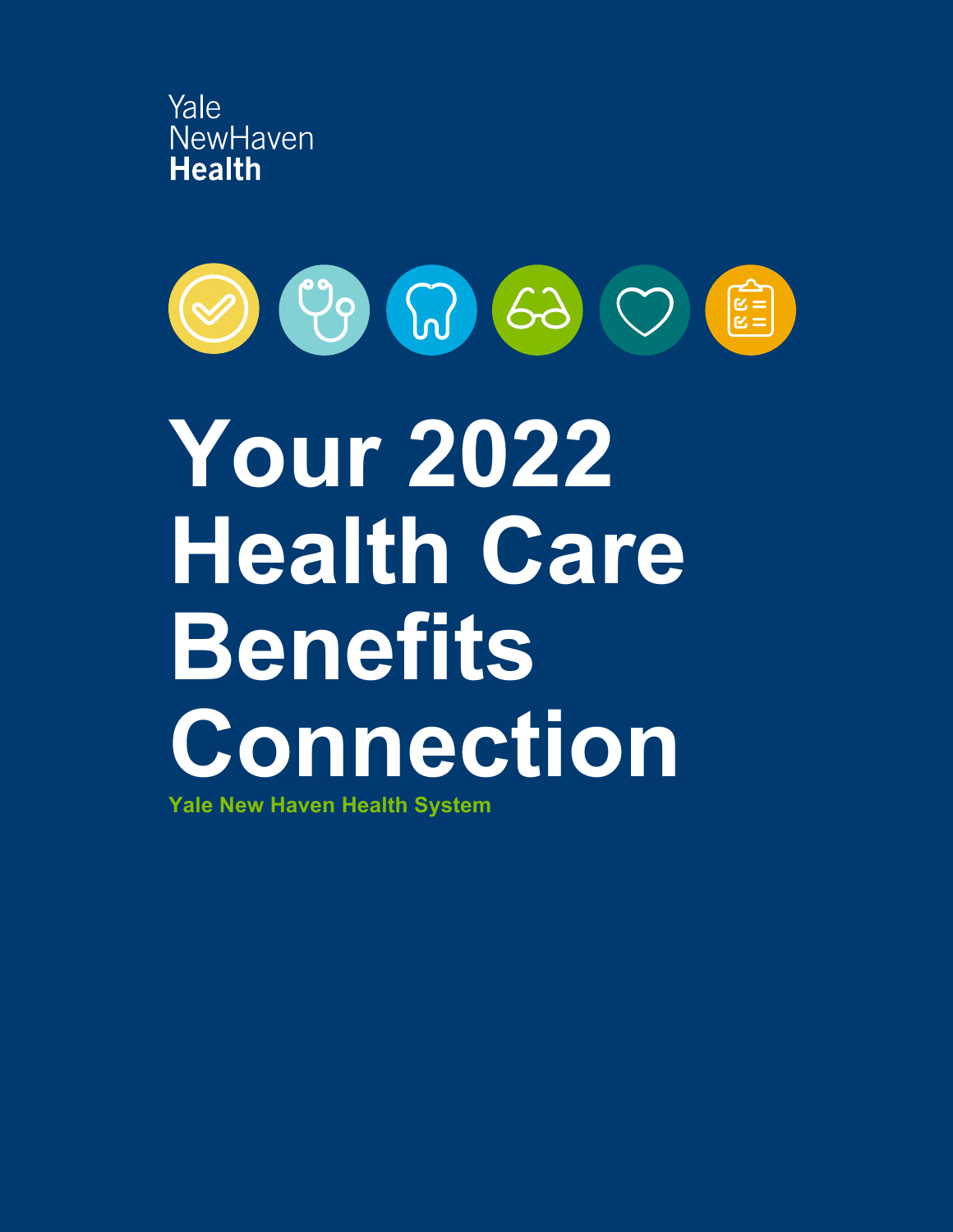### **What's Inside**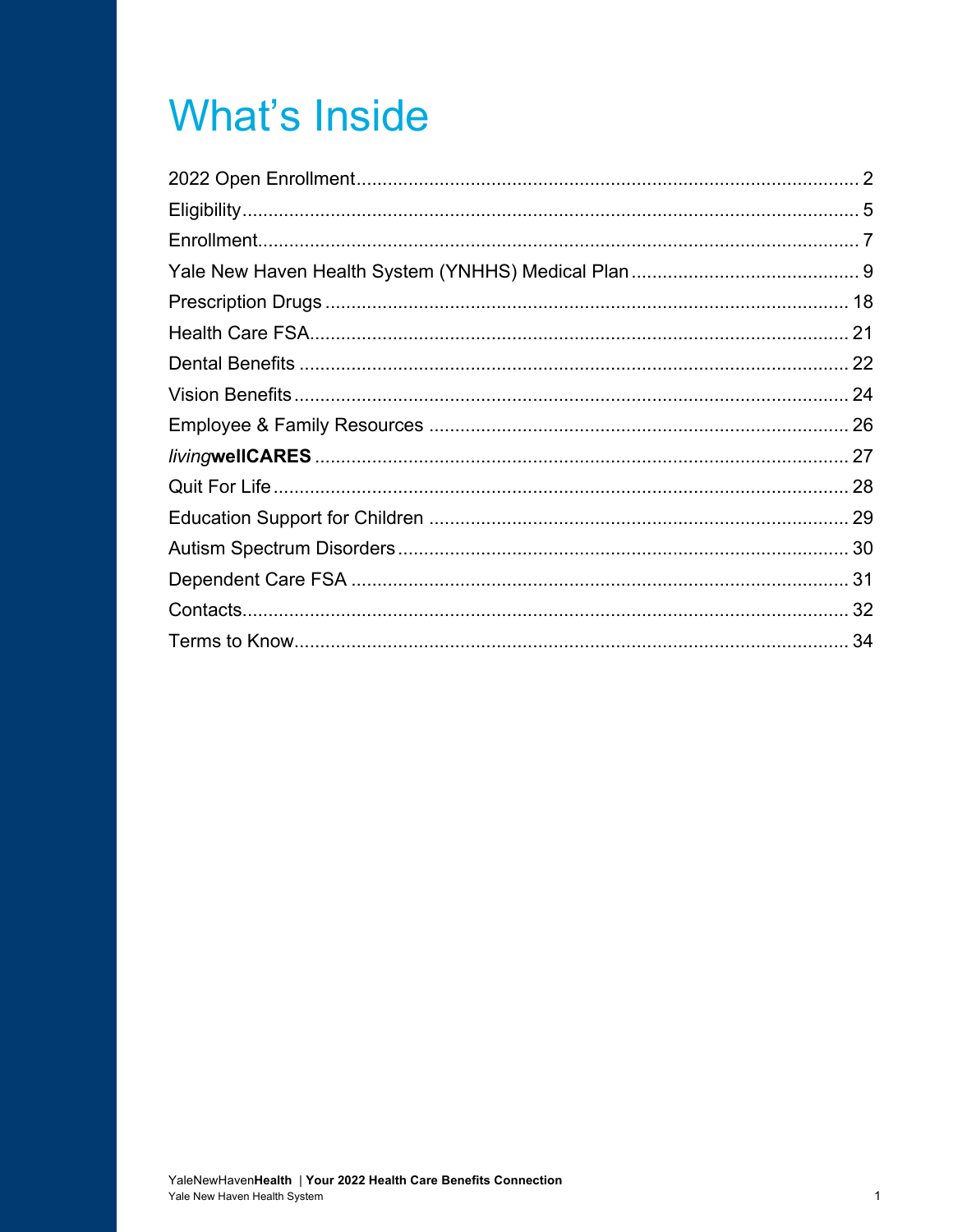

### 2022 Open Enrollment

#### Make a change October 25 – November 5, 5 p.m. ET

#### Time to make your 2022 benefit decisions.

The Open Enrollment period begins October 25. We encourage you to review your current benefit choices to make sure they will continue to meet your needs in 2022.

Open Enrollment is your once-a-year opportunity to make changes to your benefits so they continue to be the right fit for you and your family. Outside of experiencing a qualifying life event, it's the only time you can change plans or add or remove dependents.

**You only need to take action if:**

- **You want to change your current benefit plan choices.**
- **You want to change or add coverage for family members.**
- **You want to participate in a Flexible Spending Account during 2022.**
- **You want to enroll in one of the voluntary benefit programs.**

**If you don't take action by November 5:**

- **You will not have a Health Care or Dependent Care Flexible Spending Account for 2022.**
- **You and any dependents currently on your plan will have the same medical, dental, and vision coverage for 2022, at the 2022 monthly premiums.**
- **If you waived coverage for 2021, your coverage will be waived for 2022.**

#### Connect to your 2022 benefits

HRConnect Call Monday–Friday, 7:30 a.m.–5 p.m. ET 844-543-2147 Make a change for 2022: ynhhsbenefits.com

#### What You Need to Know

This year we are keeping things simple with just a few enhancements to the YNHHS Medical Plan, dental, and vision benefits, and there are no changes to the HDHP Medical Plan. Whether or not your plan is changing, we encourage you to take a moment to review your current benefit choices and coverage level to make sure they will continue to meet your needs in 2022.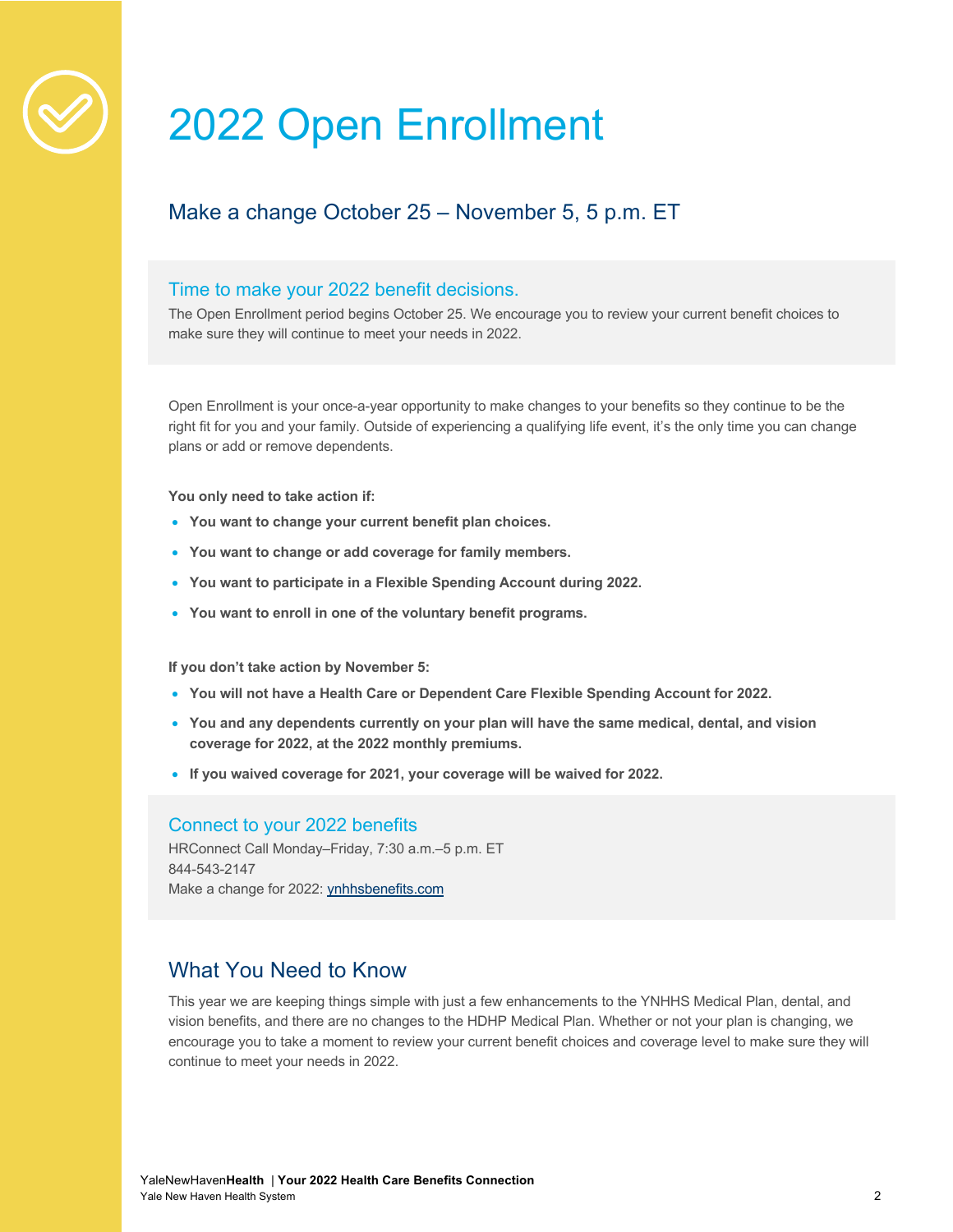

#### What's Changing for 2022

- Your Medical Plan. **Beginning January 1, the new YNHHS Medical Plan annual deductible for Anthem PPO providers will be reduced by 50%:**
	- **Individual: \$1,750 (\$3,500 in 2021)**
	- **Family: \$3,500 (\$7,000 in 2021)**
- Delta Dental Basic and Plus Plans. **The plan will cover the following services beginning January 1:** 
	- **Fluoride treatment for children under the age of 19**
	- **An oral health enhancement option that provides two additional cleanings a year for people with periodontal disease**
- Vision Plan. **The LightCare benefit will be available with the Basic Vision Plan and EasyOptions Premier Plan beginning January 1:**
	- **LightCare: The frame allowance can be used toward ready-to-wear (not prescription) sunglasses or blue light filtering glasses from a VSP provider. Selecting this option replaces the frame and lens benefit.**
- **Health Care and Dependent Care FSA.** Due to a temporary pandemic relief rule, there is no limit on the Health Care and/or Dependent Care FSA balance you can roll over from 2021 into 2022. For example, if you have a \$700 balance in your Health Care FSA at the end of this year, you can carry it all over into 2022 (the usual limit is \$550).

#### What You Need to Do

- **Review this book for your medical, dental, and vision plan options, and consider how your needs may be different for 2022.**
- **Add or remove dependents, as needed.**
- Make your **Dependent Care Flexible Spending Account or Health Care Flexible Spending Account** contribution elections for 2022**.** Note: The temporary pandemic relief change removes limits on balanceroll overs from 2021 to 2022.
- **Make a change to your benefit elections for 2022, if needed. You can return to the enrollment site at any time to change your elections between October 25 and November 5 at 5 p.m. ET.**
- **Print a copy of your enrollment confirmation and keep it for your records.**

#### Things to Keep in Mind

- If you have a **Health Care FSA,** you have until March 31, 2022, to submit claims for 2021.
- **If you are enrolled in the YNHHS Medical Plan, use Signature network providers.** When you do, there's no deductible and you'll pay less for services. Connect with a Patient Resource Coordinator to assist you with your Tier 1/Signature network needs. Call 844-543-2147, option 3, to get started.
- Don't skimp on care. **Although you may be tempted to put off a doctor's visit, it's always better to get care sooner, rather than later. Use your telehealth benefit to get the care you need, when you need it without leaving home.**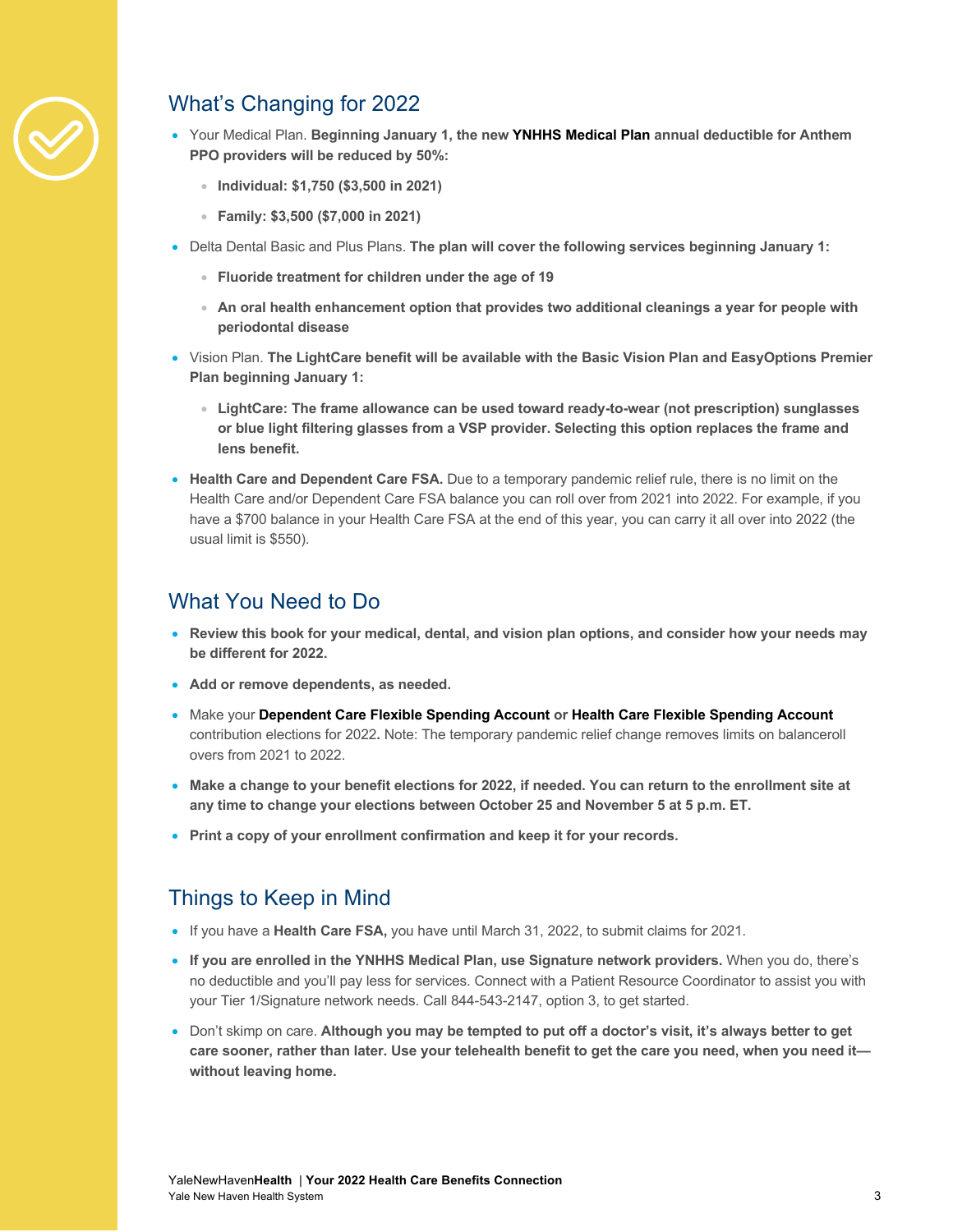

- Plan for the unexpected **by providing additional financial security for your family. Through YNHH voluntary benefits, you can purchase group hospital indemnity, group legal, and group critical illness insurance at prices that are typically below market rates. You can also enroll in auto, home, and pet insurance, student loan refinancing, or identity theft protection at any time of the year.**
- It's a good idea to review your 403(b) and life insurance beneficiaries **every year, and make changes, as needed.**
- If you participated in the Know Your Numbers Plus program in 2021, **you'll see your annual employee premium credit on your enrollment confirmation statement. If you did not participate this year or you're a new hire, you'll be able to participate in 2022 to earn credit toward your 2023 medical premium.**

#### If You Take No Action During Open Enrollment

- **You will be unable to contribute to a Health Care or Dependent Care FSA in 2022.**
- **You and any dependents you currently cover (if eligible) will be automatically enrolled in the same medical, dental, and vision plans you had in 2021.**
- **If you waived plan coverage in 2021, your coverage will remain waived in 2022.**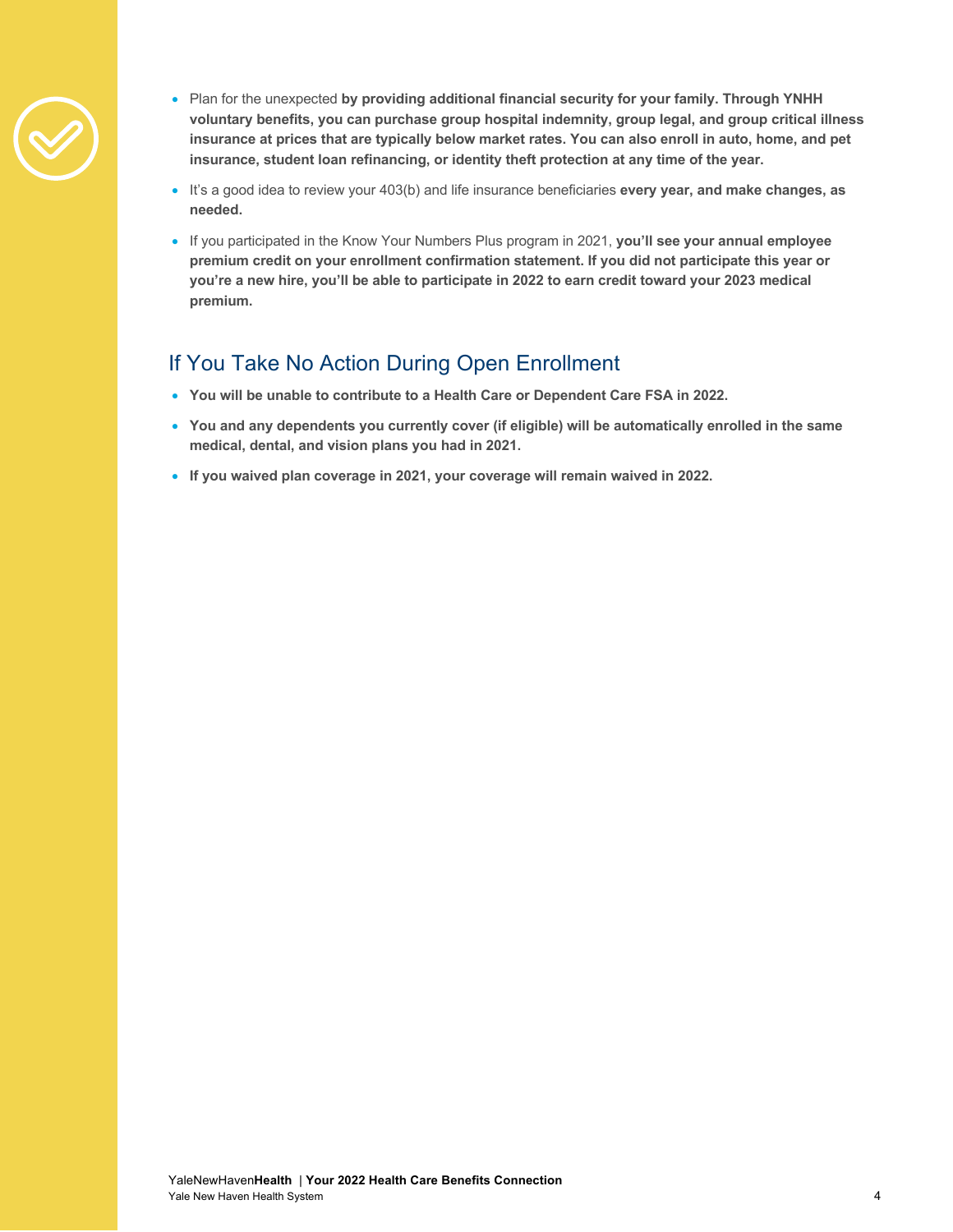

## **Eligibility**

#### **WHAT YOU NEED TO KNOW**

If you're eligible for benefits, you can enroll yourself, your spouse, and/or your dependent children in medical, prescription drug, dental, and vision coverage—plus other voluntary and financial benefits. Your benefits are effective on your first day of employment or first of the month following 30 days if your status changes to benefits-eligible.

#### Who's Eligible for Coverage

You're eligible for benefits if you're a full- or part-time employee of any of the following:

- **Bridgeport Hospital**
- **Corporate Professional Business Services (CPBS)**
- **Greenwich Hospital**
- **Home Care Plus (HCP)**
- **Northeast Medical Group (NEMG)**
- **Yale New Haven Care Continuum (Grimes Center)**
- **Yale New Haven Health Services Corporation (HSC)**
- **Yale New Haven Hospital**

If you're eligible, you can also enroll:

- **Your legal spouse**
- **Your dependent children under age 26:**
	- **Biological children**
	- **Stepchildren**
	- **Adopted children, including those placed for adoption**
	- **Foster children**
	- **Any children for whom you are responsible per court order**
- **Your dependent children over age 26, if fully dependent on you for support due to a disability and covered by you prior to age 26**

#### **Supporting documentation required for dependents**

To enroll your dependents, you'll need to provide applicable supporting documentation such as a marriage certificate, birth certificate, court order, or federal income tax return. For details, visit HRConnect.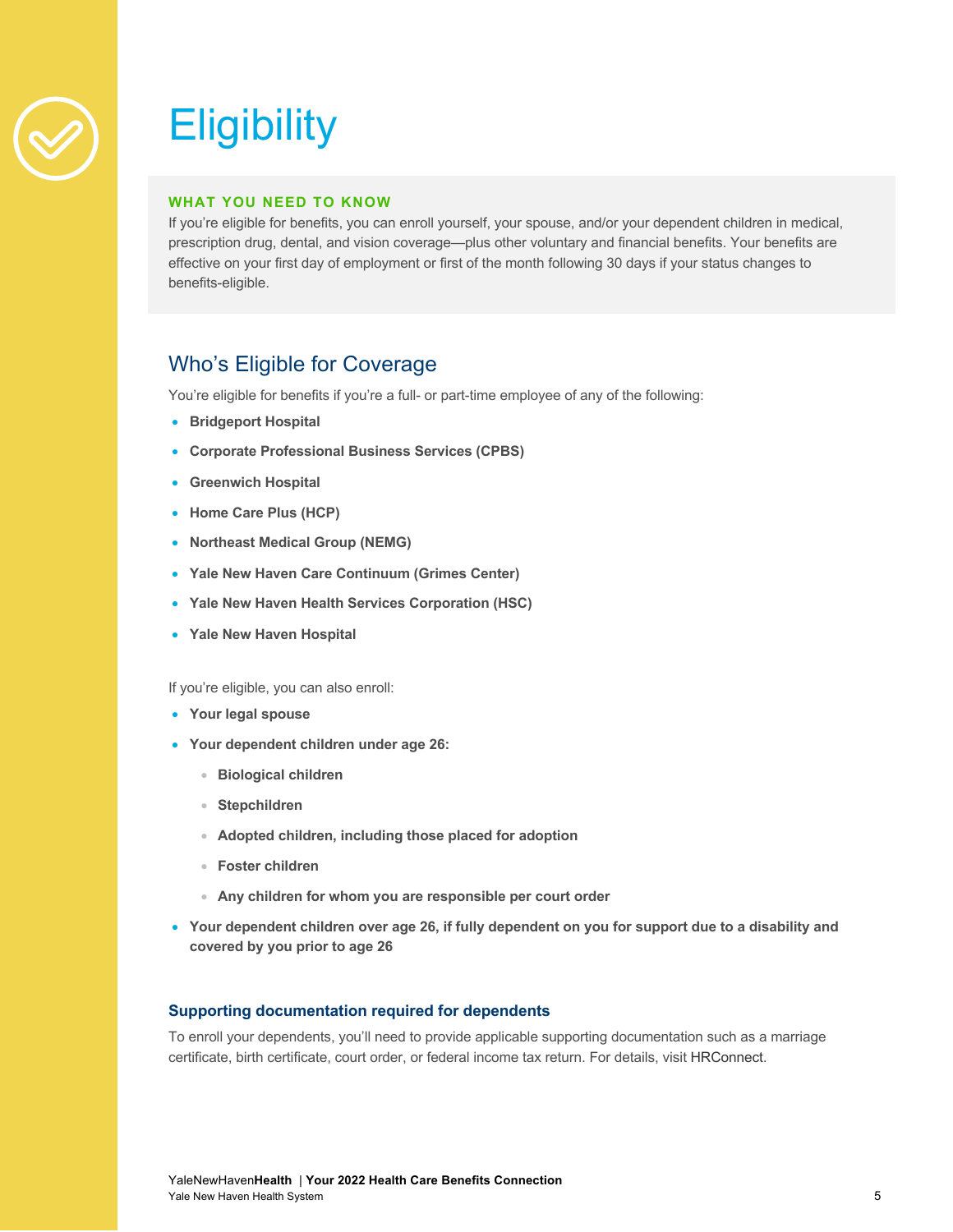

### Coverage Under Multiple Plans

When you or members of your family are covered under more than one medical and/or dental plan, your plan coordinates benefits to prevent duplication and overpayment of benefits. Here's how that works:

#### **When you (the employee) are the patient**

Your plan will be the first to pay benefits. The other plan will then pay benefits according to its policies after you submit the claim.

#### **When your spouse is the patient**

His/her plan will pay benefits first. Then, your plan will pay its normal benefits, minus any benefits paid by your spouse's plan. If his/her plan pays benefits that are equal to or greater than the benefits your plan would otherwise pay, your plan will not pay benefits.

#### **When your child is the patient and he or she is covered by your plan and your spouse's plan**

The dates of your and your spouse's birthday will drive which plan pays benefits first. The plan of the person whose birthday occurs earlier in the year will pay benefits first. If your plan pays benefits second, its normal benefit will be reduced by the amount paid by the other plan.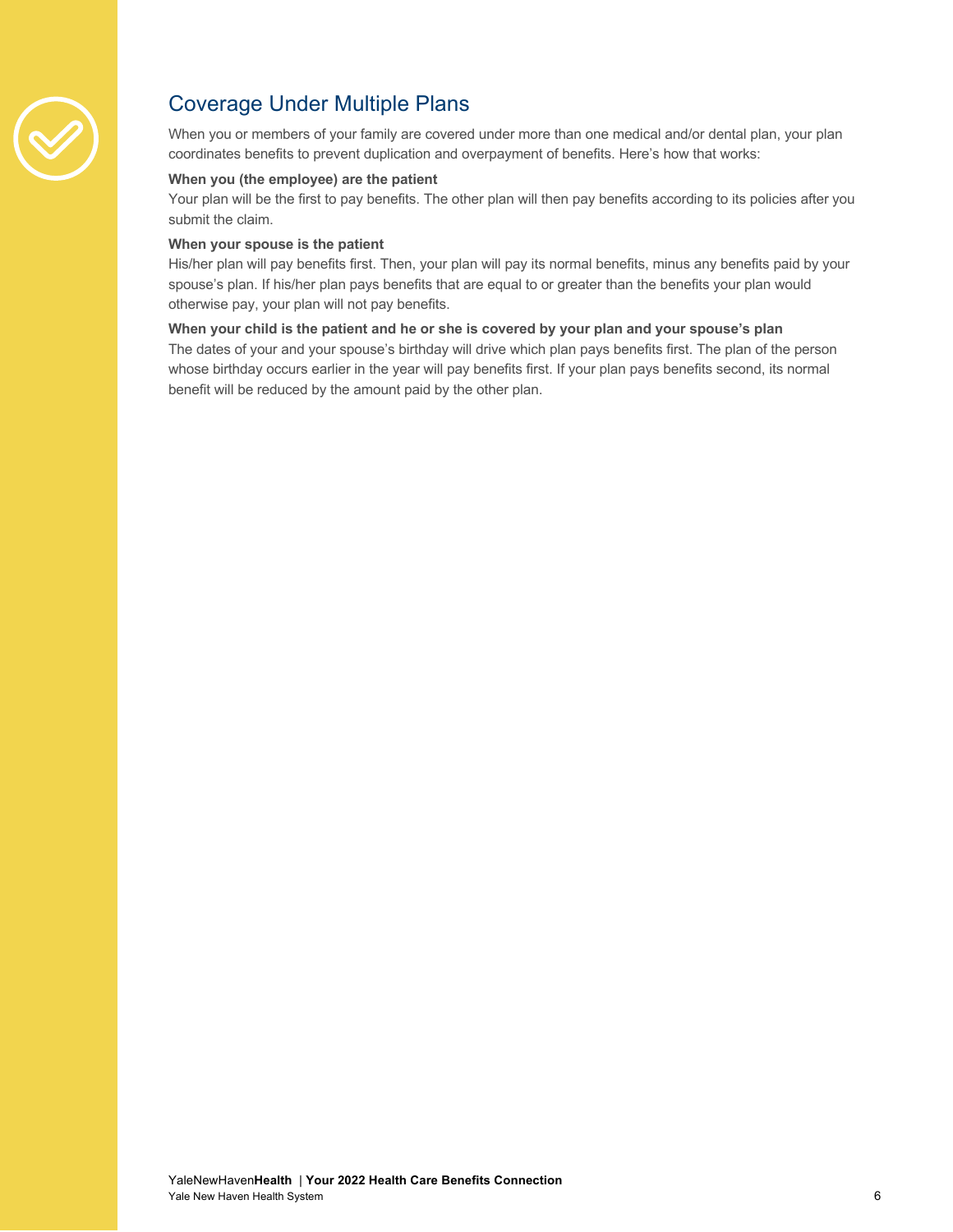

### **Enrollment**

#### **WHAT YOU NEED TO KNOW**

As a new employee, you must enroll in benefits within 30 days, or you and your dependents will have no medical, prescription drug, dental, or vision coverage. You'll have to wait until the next open enrollment period to elect these benefits, unless you experience a qualifying life event.

Don't forget—you'll need supporting documentation to enroll your dependents.

#### When to Enroll

Enroll for the following benefits within 30 days of your first day on the job, during the annual open enrollment period, or within 31 days of experiencing a qualifying life event:

- **Medical coverage**
- **Prescription drug coverage**
- **Dental coverage**
- **Group legal plan (voluntary benefit)**
- **Hospital indemnity coverage (voluntary benefit)**
- **Group critical illness insurance (voluntary benefit)**
- **Vision coverage**
- **Dependent Care Flexible Spending Account (DC FSA)**
- **Health Care Flexible Spending Account (HC FSA)**

As a new employee, you're automatically enrolled in the 403(b) plan at a 2% contribution level after 60 days of employment. You can increase or decrease your contribution at any time.

Enroll at any time for:

- **Auto and home insurance (voluntary benefit)**
- **Pet insurance (voluntary benefit)**
- **Identity protection (voluntary benefit)**
- **Student loan refinancing program (voluntary benefit)**

To learn more about your voluntary benefits options, review the voluntary benefits options. To enroll, call **866-874-2837** or visit the voluntary benefits website.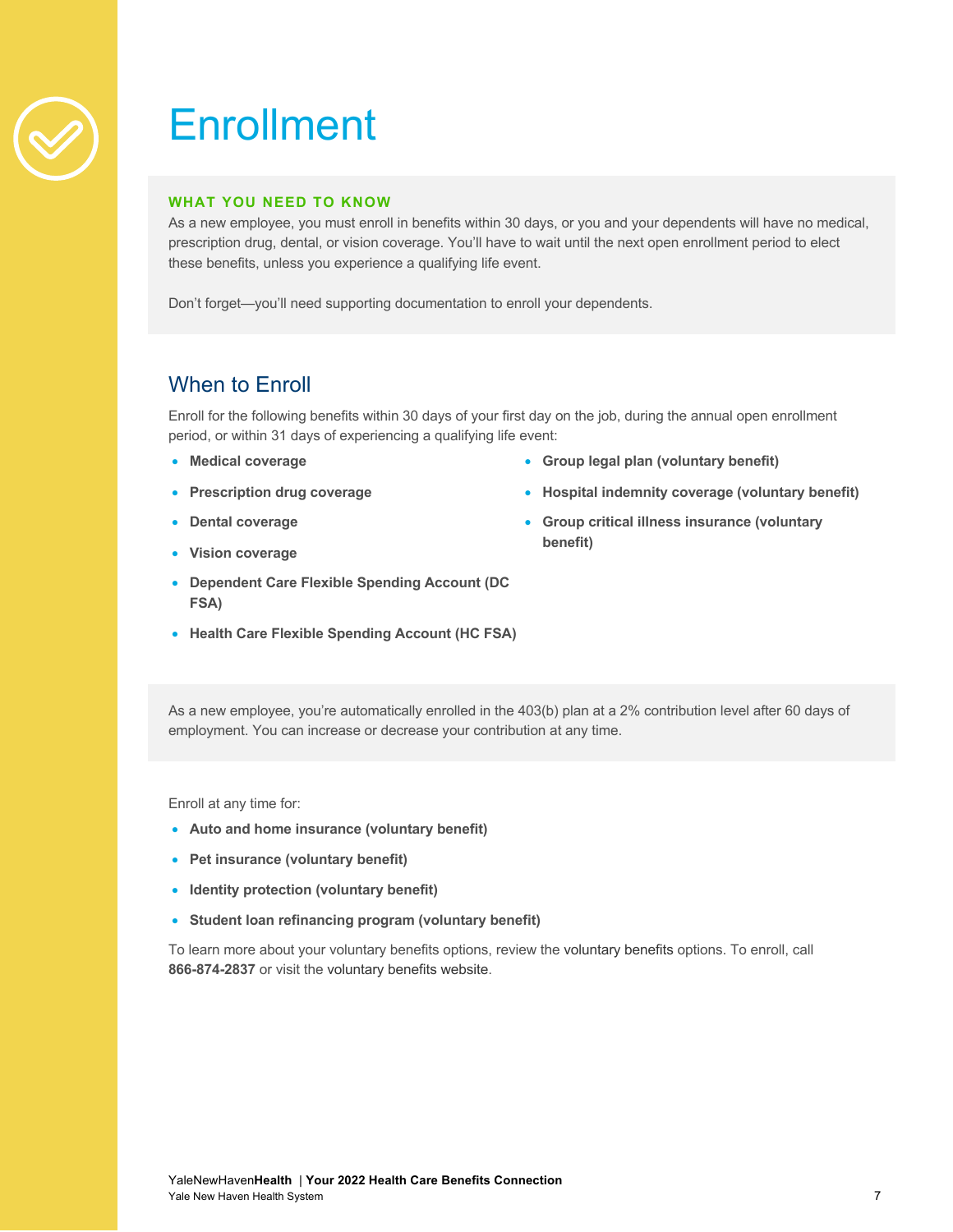

### When Changes Are Allowed

After you enroll, you can make changes only during annual open enrollment or within 31 days of experiencing a qualifying life event:

- **Marriage**
- **Divorce**
- **Childbirth/adoption**
- **Coverage loss or gain**

You must submit documentation that supports the event.

#### How to Enroll

To enroll or make changes to your benefits, visit bswift, our secure, online enrollment website. You'll be prompted to enter your YNHHS username and password. If you run into problems, call HRConnect at **844-543-2147**. Need more info first? You'll find details at HRConnect.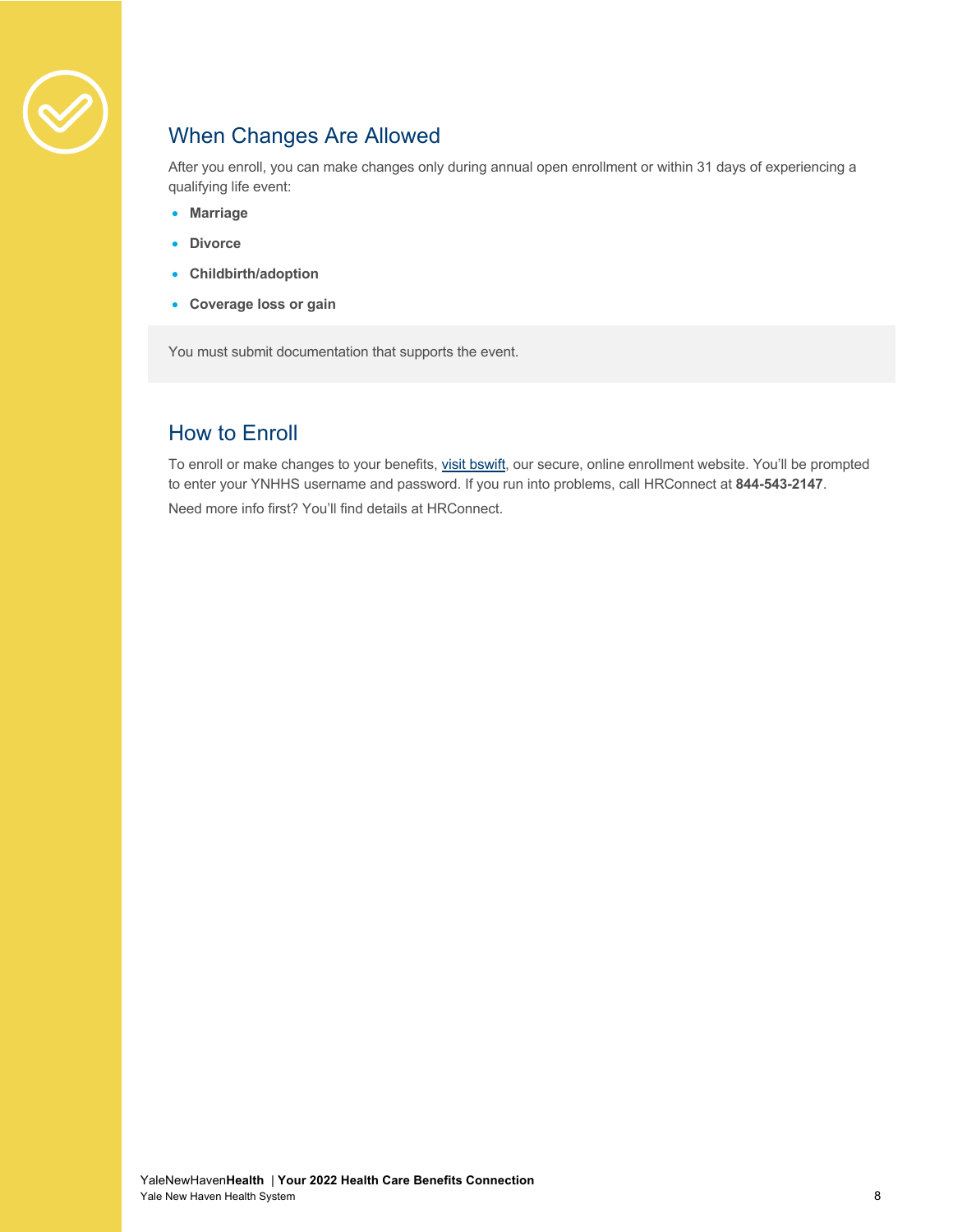# Yale New Haven Health System (YNHHS) Medical Plan

#### **WHAT YOU NEED TO KNOW**

The YNHHS Medical Plan connects you to the world-class care provided by our Signature networks of facilities and providers. Of course, you can also use Anthem PPO or out-of-network providers, but you'll usually pay more if you do. The medical plan is administered by Anthem Blue Cross and Blue Shield.

#### Connect with YNHHS Provider

The Signature network includes: YNHHS facilities/hospitals, PCP's from NEMG, Community Medical Group (CMG), Yale Medicine (YM), WestMed in CT, Trinity Health of New England hospitals and affiliated physicians. Also included are specialists from YM, NEMG, CMG and Trinity Health, and those credentialed at YNHHS.

#### How the Plan Works

The YNHHS Medical Plan is designed to help keep you and your family healthy. Used in tandem with your other benefits—including care and condition management and coaching services—it's here to support you when you need care.

- **You'll pay nothing for preventive care—including some preventive tests and prescription medications—when you use network providers.**
- **If you choose to use an Anthem network provider, you'll first have to meet an annual deductible before the plan begins to share costs. After you meet your deductible, you'll pay a copay or coinsurance for services.**
- **Behavioral health and substance abuse benefits are included in the medical plan.**
- **You only need to meet one combined annual out-of-pocket maximum for medical and prescription drugs. All your copays and coinsurance for covered services are applied toward this maximum. Once the out-of-pocket maximum is met, the plan pays 100% of eligible expenses for the remainder of the calendar year for each enrolled person.**
- **Special rules apply when you or your covered dependents are covered by more than one plan.**

You may choose to waive medical coverage if you're covered by another plan or your spouse is a YNHHS employee.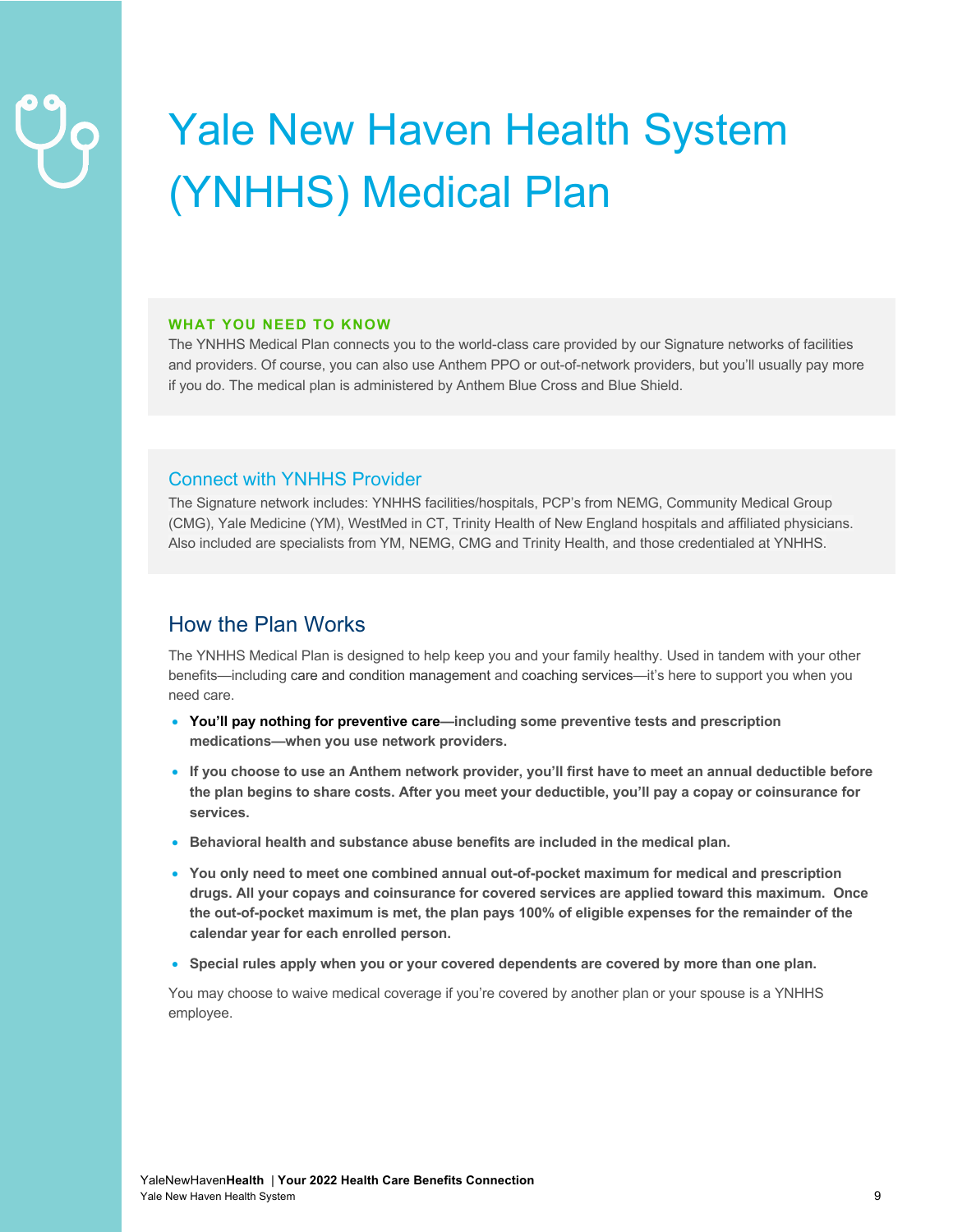

How much you pay for care depends on the provider or facility you choose:

#### **Signature Network—YNHHS Facilities & Providers**

When you use a Signature network provider and facility, you'll pay less for covered services. You pay a flat copay for care and do not have to pay a deductible before the plan begins to pay benefits.

**Note:** Some Signature Network providers also provide care at facilities that are not in our health system. If you receive care at these other sites, you will pay higher costs for these facilities. For example, a surgeon who practices at Signature network facilities may also perform surgery at private surgical centers. If your surgery is done at a private center, you would pay the Anthem PPO network or Out-Of-Network rate for the doctor and the facility.

- **You'll generally pay a flat copay for care when you use Signature network providers and facilities, including:**
	- **Facilities owned by Yale New Haven Health and Trinity New England**
	- **Our Signature Clinician network of Signature primary care providers and specialists who are credentialed at a facility owned by Yale New Haven Health**
- **For a complete list of the Signature network providers, visit HRConnect.**
- **Once you meet your annual out-of-pocket maximum, the plan will pay 100% of covered expenses through that calendar year.**

#### **Anthem PPO Providers**

When you choose to receive care from an Anthem Century Preferred Network provider:

- **You'll need to meet your annual deductible before the plan begins to share the cost of your care.**
- **After you meet your deductible, you'll generally pay 20% coinsurance or a copay until you reach your annual out-of-pocket maximum.**
- **Once you meet your annual out-of-pocket maximum, the plan will pay 100% of covered expenses through that calendar year.**

To find a provider in the Anthem Century Preferred Network, visit the Anthem website (http://anthem.com/) or call **888-266-2896**.

#### **Out-of-Network Providers**

When you use a provider or facility that is not in the Signature or Anthem Century Preferred Network:

- **You'll pay the most for care.**
- **Anthem will pay a maximum allowable amount (MAA) for covered services.**
- **You will be responsible for costs up to your annual deductible, coinsurance, and any difference between the MAA and the amount billed by the provider.**
- **You'll need to file a claim for the care to be covered. Payments will be made directly to the provider unless you submit a bill showing you've paid it already. Get a claim form and instructions.**

#### No-cost vaccines for you and your dependents

You and your covered dependents can get no-cost vaccines for shingles, pneumonia, flu (ages 18 and older only), tetanus/diphtheria, and hepatitis A and B through the CVS Caremark Broader Vaccination Network.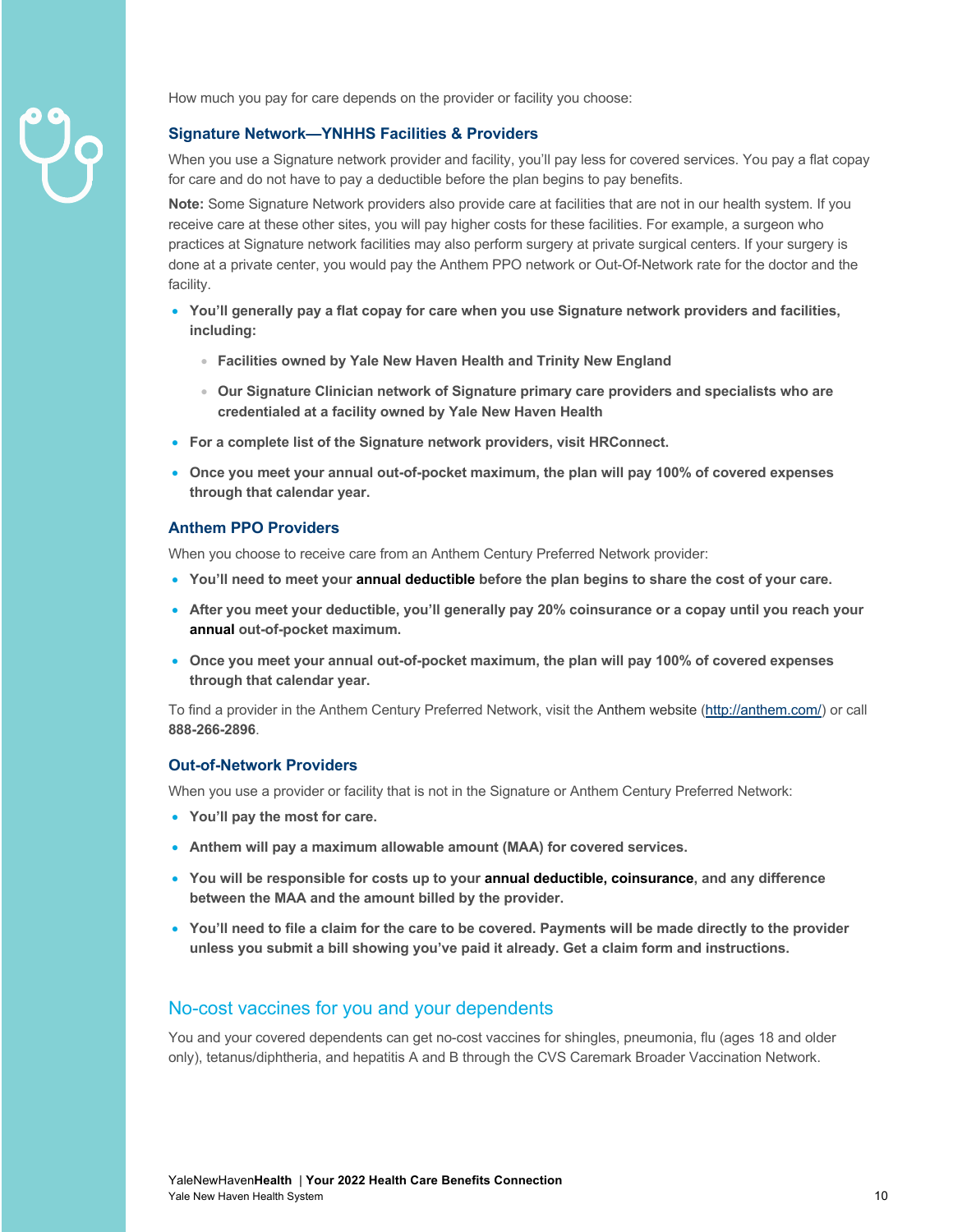### What You Pay for Care

Below is a summary of how certain services are covered. For a more complete list and any limitations, visit HRConnect to view the summary plan description (SPD).

To see employee premium contributions for the medical plan, visit the enrollment site (http://ynhhsbenefits.com/).

| <b>Plan Feature</b>                                                                   | <b>Signature Facility/</b><br><b>Provider</b>                  | <b>Anthem PPO Provider</b>                                    | <b>Out-of-Network Provider</b>           |
|---------------------------------------------------------------------------------------|----------------------------------------------------------------|---------------------------------------------------------------|------------------------------------------|
| <b>Annual Deductible</b>                                                              | Individual: \$0<br>Family: \$0                                 | Individual: \$1,750<br>Family: \$3,500                        | Individual: \$10,000<br>Family: \$20,000 |
| Out-of-Pocket Maximum <sup>1</sup>                                                    | Individual: \$3,000<br>Family: \$6,000                         | Individual: \$8,150<br>Family: \$16,300                       | Individual: \$30,000<br>Family: \$60,000 |
| <b>Office Visits and Physician Services</b>                                           |                                                                |                                                               |                                          |
| Primary Care Visit <sup>2,3</sup><br>(in-person or electronic)                        | \$10 copay                                                     | \$30 copay                                                    | 50% of MAA* after<br>deductible          |
| Specialist Office Visit <sup>2</sup><br>(in-person or electronic)                     | \$25 copay                                                     | \$50 copay                                                    | 50% of MAA* after<br>deductible          |
| Routine Adult Exam <sup>2,4</sup>                                                     | 0%, no copay                                                   | 0%, no copay                                                  | 50% of MAA* after<br>deductible          |
| <b>Doctor or Surgeon</b><br>Services <sup>5</sup>                                     | 0%, \$0 copay                                                  | 20% after deductible                                          | 50% of MAA* after<br>deductible          |
| <b>Allergy Shot in Doctor's</b><br>Office (no MD visit)                               | \$10 copay                                                     | \$30 copay                                                    | 50% of MAA* after<br>deductible          |
| <b>Nutrition Counseling and</b><br><b>Diabetes Self-Management</b><br><b>Training</b> | 0%, no copay                                                   | 0%, \$0 copay                                                 | 50% of MAA* after<br>deductible          |
| <b>Women and Children</b>                                                             |                                                                |                                                               |                                          |
| <b>Well-Woman Visit</b><br>$(OB/GYN)$ preventive exam) $6$                            | 0%, \$0 copay                                                  | 0%, \$0 copay                                                 | 50% of MAA* after<br>deductible          |
| Mammography <sup>7</sup> (including<br>3D and bone density test)                      | 0%, \$0 copay                                                  | 0%, \$0 copay                                                 | 50% of MAA* after<br>deductible          |
| <b>Screening Breast</b><br><b>Ultrasound</b> (if dense breast<br>tissue or a history) | \$20 copay                                                     | \$20 copay                                                    | 50% of MAA* after<br>deductible          |
| Maternity Care <sup>8</sup> (initial visit)                                           | \$10 copay                                                     | \$30 copay                                                    | 50% of MAA* after<br>deductible          |
| Well-Baby/Well-Child<br>$Care^{2,9}$                                                  | 0%, \$0 copay                                                  | 0%, \$0 copay                                                 | 50% of MAA* after<br>deductible          |
| <b>Specialized Infant Formula</b>                                                     | n/a                                                            | 50% coinsurance                                               | 50% of MAA* after<br>deductible          |
| Infertility Services <sup>10</sup>                                                    | 100% up to lifetime max<br>with limits for certain<br>services | 50% up to lifetime max<br>with limits for certain<br>services | n/a                                      |
| <b>Ancillary Services</b>                                                             |                                                                |                                                               |                                          |
| <b>Lab Services</b>                                                                   | \$25 copay                                                     | 20% after deductible                                          | 50% of MAA* after<br>deductible          |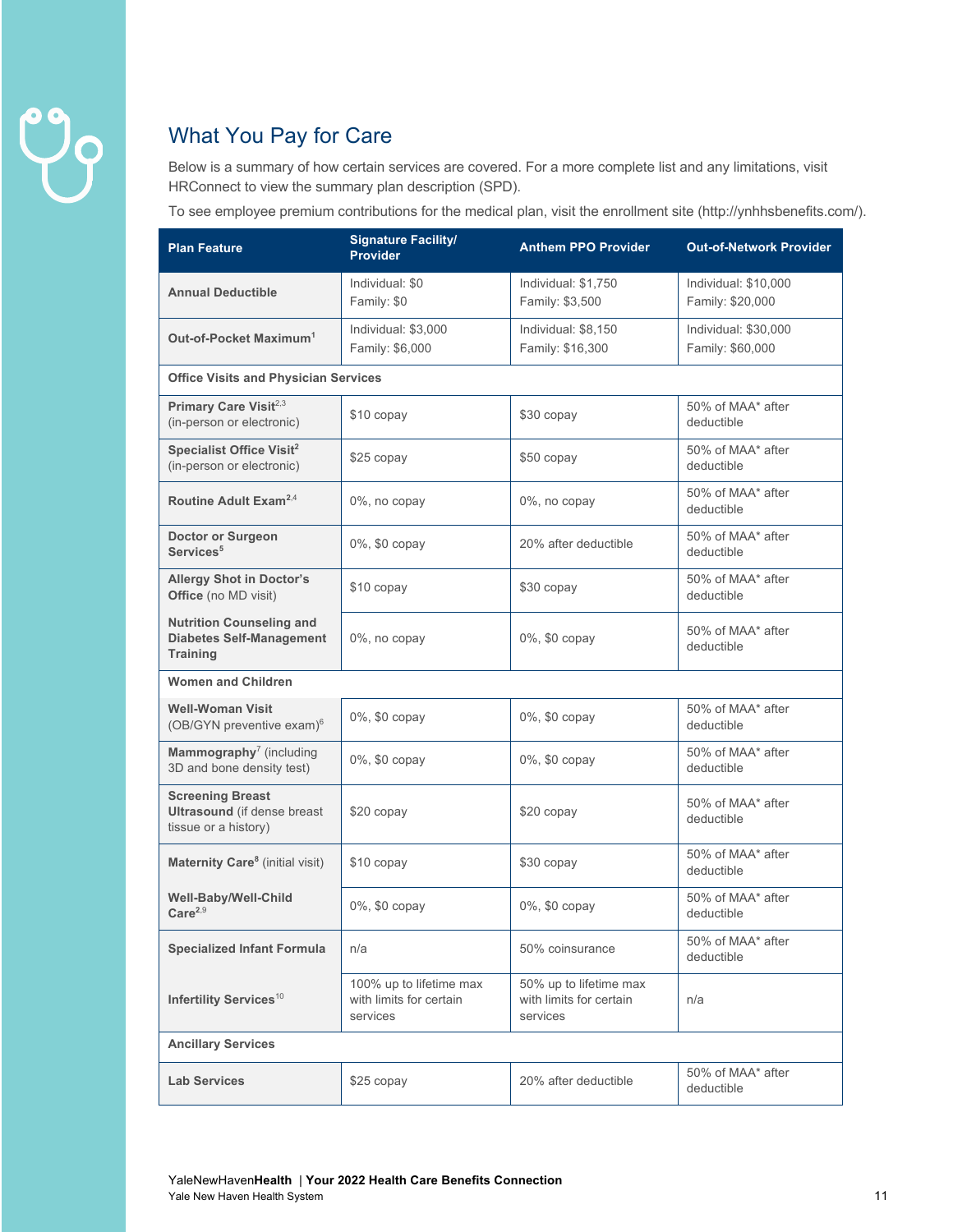# $\ddot{\varphi}$

| <b>Plan Feature</b>                                                             | <b>Signature Facility/</b><br><b>Provider</b> | <b>Anthem PPO Provider</b>        | <b>Out-of-Network Provider</b>  |
|---------------------------------------------------------------------------------|-----------------------------------------------|-----------------------------------|---------------------------------|
| Diagnostic Testing <sup>11</sup> (facility<br>charges only)                     | \$25 copay                                    | 20% after deductible              | 50% of MAA* after<br>deductible |
| <b>High-Tech Diagnostic</b><br>Imaging <sup>12</sup> (facility charges<br>only) | \$100 copay                                   | 20% after deductible              | 50% of MAA* after<br>deductible |
| <b>Colorectal Cancer</b><br>Screening <sup>13</sup>                             | 0%, \$0 copay                                 | 0%, \$0 copay                     | 50% of MAA* after<br>deductible |
| Chiropractic Visits <sup>14</sup>                                               | n/a                                           | \$30 copay                        | 50% of MAA* after<br>deductible |
| Cardiac Rehabilitation <sup>14</sup>                                            | \$10 copay                                    | \$30 copay                        | 50% of MAA* after<br>deductible |
| <b>Physical and Occupational</b><br>Therapy $14$                                | \$10 copay                                    | \$10 copay                        | 50% of MAA* after<br>deductible |
| Speech Therapy <sup>14</sup>                                                    | \$10 copay                                    | \$10 copay                        | 50% of MAA* after<br>deductible |
| <b>Inpatient and Outpatient Care</b>                                            |                                               |                                   |                                 |
| <b>Inpatient Hospital</b><br>Services <sup>15</sup>                             | $$250$ copay                                  | 20% after deductible              | 50% of MAA* after<br>deductible |
| Outpatient Surgery <sup>16</sup>                                                | \$100                                         | 20% after deductible              | 50% of MAA* after<br>deductible |
| <b>Infusion and Radiation</b><br><b>Therapy</b> (including<br>medications) $17$ | \$25 copay                                    | 20% after deductible              | 50% of MAA* after<br>deductible |
| Pathologists, Radiologists,<br>and Anesthesiologists <sup>17</sup>              | 0%, \$0 copay                                 | 0%, \$0 copay                     | 50% of MAA* after<br>deductible |
| <b>Behavioral Health and Substance Abuse</b>                                    |                                               |                                   |                                 |
| <b>Inpatient Treatment (facility</b><br>charges only)                           | \$250 copay                                   | 20% after deductible              | 50% of MAA* after<br>deductible |
| Outpatient Treatment <sup>18</sup>                                              | \$10 copay                                    | \$10 copay                        | 50% of MAA* after<br>deductible |
| ABA Therapy <sup>19</sup>                                                       | n/a                                           | \$10 copay                        | 50% of MAA* after<br>deductible |
| <b>Urgent and Emergency Care and Telehealth</b>                                 |                                               |                                   |                                 |
| <b>Emergency Department</b>                                                     | \$250 copay                                   | $$250$ copay                      | $$250$ copay                    |
| <b>Urgent Care Facility and</b><br><b>Walk-In Medical Center</b>                | $$25$ copay                                   | \$50 copay                        | \$50 copay                      |
| <b>Ambulance</b>                                                                | n/a                                           | $0\%$                             | $0\%$                           |
| Telehealth (OnDemand and<br>LiveHealth Online only)                             | 0%, \$0 copay                                 | \$30 copay                        | Not covered                     |
| <b>Observation</b><br>(non-emergency related)                                   | \$100 copay                                   | 20% after deductible              | 50% of MAA* after<br>deductible |
| <b>Non-Acute Care</b>                                                           |                                               |                                   |                                 |
| Skilled Nursing Facility <sup>20</sup>                                          | 20% coinsurance, no<br>deductible             | 20% coinsurance, no<br>deductible | 50% of MAA* after<br>deductible |
|                                                                                 |                                               |                                   |                                 |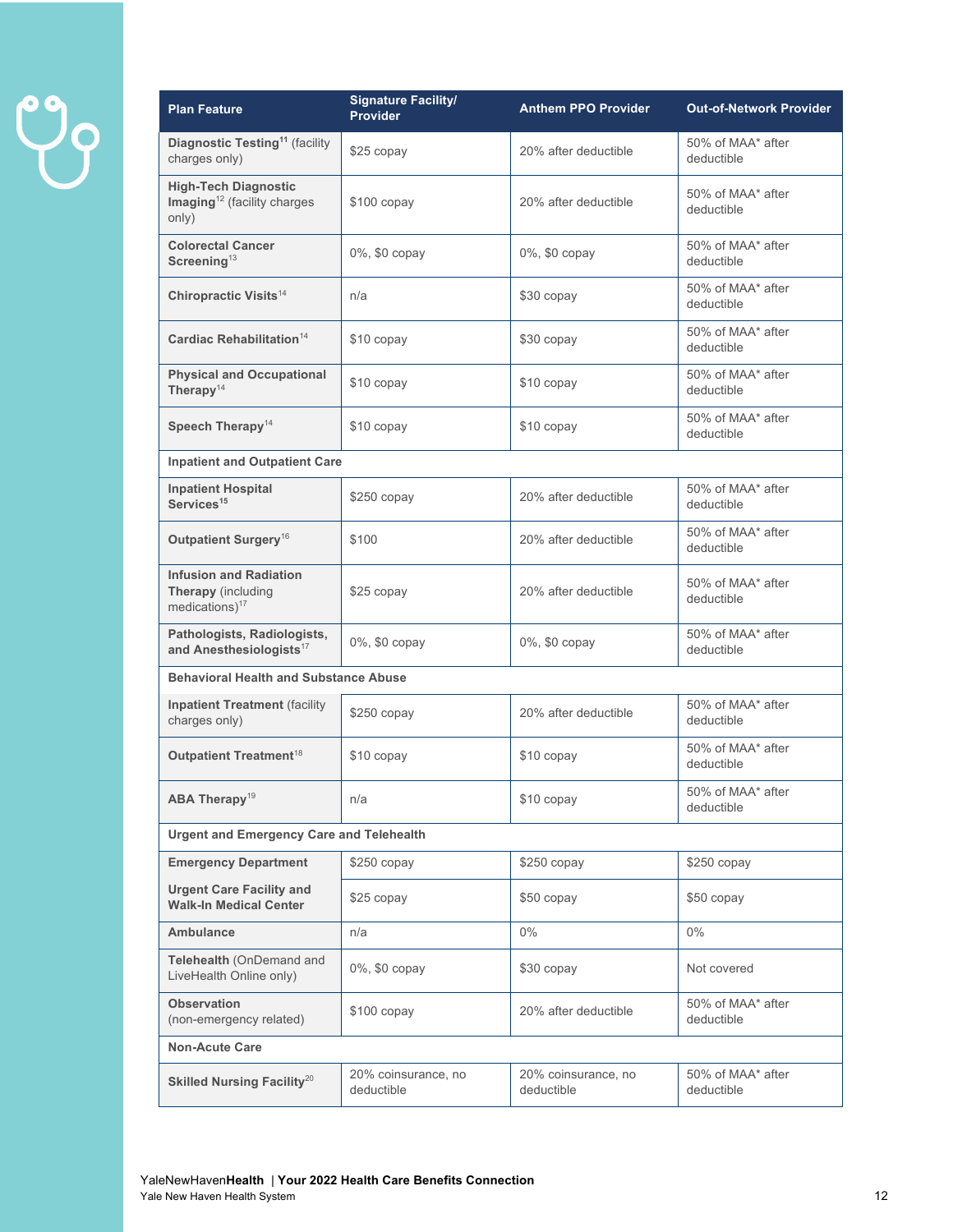| Home Health Care <sup>21</sup>   | 20% coinsurance, no<br>deductible | 20% coinsurance, no<br>deductible | 50% of MAA* after<br>deductible |
|----------------------------------|-----------------------------------|-----------------------------------|---------------------------------|
| Hospice Care <sup>22</sup>       | n/a                               | 20% coinsurance, no<br>deductible | 50% of MAA* after<br>deductible |
| <b>Other</b>                     |                                   |                                   |                                 |
| <b>Durable Medical Equipment</b> | n/a                               | 20% coinsurance, no<br>deductible | 50% of MAA* after<br>deductible |
| Hearing Aids $^{23}$             | n/a                               | 50% coinsurance, no<br>deductible | 50% of MAA* after<br>deductible |
| <b>Orthotics</b>                 | n/a                               | 50% coinsurance, no<br>deductible | 50% of MAA* after<br>deductible |

\* Maximum allowable amount.

<sup>1</sup> Amounts paid toward care provided by all in-network providers accumulate toward both the YNHHS and Anthem PPO out-of-pocket maximums. However, when the YNHHS in-network out-of-pocket maximum has been reached, amounts paid for YNHHS in-network care no longer accrue toward the Anthem PPO out-of-pocket maximum. Amounts paid for Anthem PPO in-network care continue to accrue until the Anthem PPO outof-pocket maximum is met.

 $^2$  Tests (e.g., some lab work) that are associated with office visits may be subject to a copay or deductible and coinsurance if they are not mandated by the ACA. Check with your provider or call Anthem to determine if a specific test is covered at 100%.

<sup>3</sup> A list of Signature providers is posted to: http://ynhhs.org/hrconnect

- 4 One exam every calendar year starting at age 22 (includes immunizations).
- 5 Other than office visit; includes maternity claims.
- <sup>6</sup> One per calendar year. All other OB/GYN office visits are covered at the specialist office visit benefit level.
- <sup>7</sup> Screening mammography only. Does not include breast ultrasounds.
- 8 Prenatal care and delivery. Well visits to the obstetric provider are billed with one global fee that includes trimester visits, delivery, and postpartum care. Any maternity-related tests that are needed, such as blood work, glucose tolerance tests, stress tests, ultrasounds, or amniocentesis, are billed separately. Inpatient hospital and doctor or surgeon services also apply.
- <sup>9</sup> Seven exams from birth to age 1 year; seven exams from ages 1 to 5; one exam from ages 6 to 21.
- <sup>10</sup> The plan covers in-network fertility services only through YNHHS and Anthem PPO providers. YNHHS providers: Yale Reproductive Endocrinology and Infertility (REI) Center and YNHHS Apothecary. 100% up to lifetime max of \$14,000 for medical and freezing and transferring embryos, and 100% up to lifetime maximum of \$2,000 for prescription drugs through the pharmacy benefit. Anthem PPO<br>providers: 50% of covered medical services at a participating Anthem provider, plus covered pr Caremark pharmacy, up to a combined lifetime maximum of \$10,000.
- 11 Includes x-rays, echo stress tests, ultrasounds, diagnostic mammograms, sleep studies, and EKGs. Patients will receive a bill for the reading of the diagnostic testing and imaging (covered under "Doctor or Surgeon Services").
- 12 PET, SPECT, MRI, MRA, CTA, and CAT.
- <sup>13</sup> Diagnostic colonoscopies covered under the outpatient surgery benefit level. Includes fecal occult blood test, barium enema, flexible sigmoidoscopy, and screening colonoscopy.
- 14 Chiropractic, physical therapy, occupational therapy, and speech therapy combined maximum: 50 visits per calendar year. Cardiac rehabilitation maximum: 36 visits per calendar year
- <sup>15</sup> Room and board, lab work, medical supplies, and other hospital ancillary services.
- <sup>16</sup> Hospital or surgical center facility charges only.
- <sup>17</sup> Some Tier 1 providers send lab work to a Tier 2 lab. In this case, the lab work is covered as a Tier 2 benefit.
- $18$  The Employee and Family Resources (EFR) program provides up to six (6) confidential counseling sessions at no cost.
- <sup>19</sup> Applied behavioral analysis, up to age 21.
- <sup>20</sup> Up to 120 days per calendar year after a hospital stay.
- <sup>21</sup> Up to 120 days per calendar year.
- <sup>22</sup> Up to 60 days per calendar year.
- <sup>23</sup> Two hearing aids every 36 months.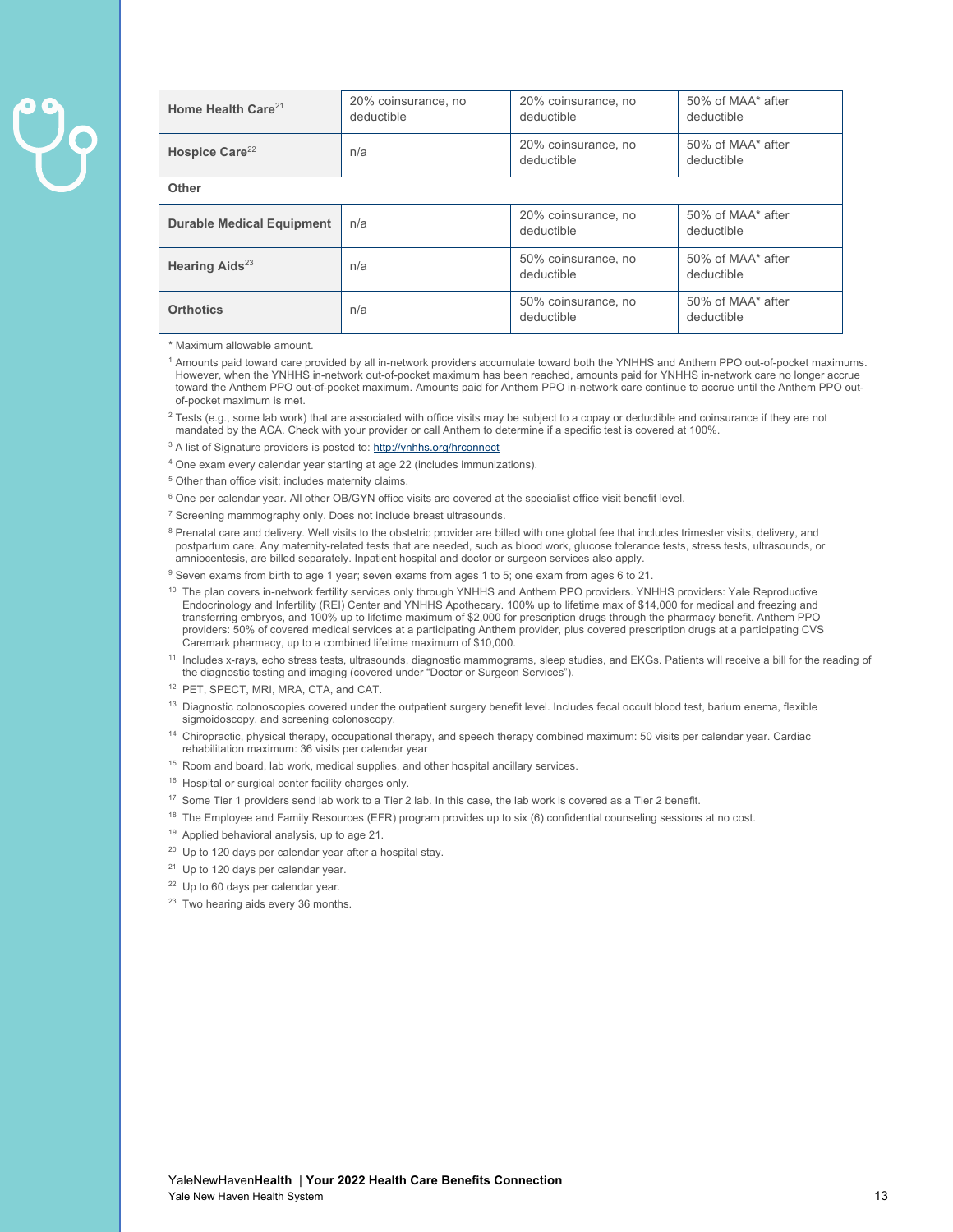### Save With Signature Providers & Facilities

The following examples\* show how using a Signature provider and facility can save you money. As a reminder, if you use a Signature provider but your care takes place in a facility that is not in our network, the facility expenses will be covered as Anthem or out-of-network care.

#### **Example #1: Signature Savings**

Tony saves \$5,750 using a Signature provider and Signature facility for his knee surgery.

|                                                                                | <b>YNHHS Signature</b><br><b>Provider and Facility</b> | <b>Anthem PPO</b><br><b>Provider &amp; Facility</b> |
|--------------------------------------------------------------------------------|--------------------------------------------------------|-----------------------------------------------------|
| <b>Facility Charge Allowed</b>                                                 | \$20,000                                               | \$20,000                                            |
| Doctor or Surgeon Fees Allowed                                                 | \$3,000                                                | \$3,000                                             |
| Annual deductible (paid by Tony)                                               | \$0                                                    | \$1.750                                             |
| Amount Left to Pay                                                             | \$23,000                                               | \$21,250                                            |
| <b>Tony's Cost after Deductible</b><br>(including inpatient copay/coinsurance) | \$250                                                  | $20\% = $4,250$                                     |
| <b>Total Amount Plan Pays</b>                                                  | \$22,750                                               | \$17,000                                            |
| <b>Total Amount Tony Pays</b>                                                  | \$250                                                  | $$4,250 + $1,750 = $6,000$                          |

#### **Example #2: Signature Provider + Anthem Facility Costs**

If Tony had the same procedure but it takes place in an Anthem facility, he will spend \$5,150 more than in the first example.

|                                                                          | <b>YNHHS Signature Provider</b>                                                                        | <b>Anthem Facility</b>        |
|--------------------------------------------------------------------------|--------------------------------------------------------------------------------------------------------|-------------------------------|
| <b>Facility Charge Allowed</b>                                           | N/A                                                                                                    | \$20,000                      |
| Doctor or Surgeon Fees Allowed                                           | \$3,000                                                                                                | N/A                           |
| Annual Deductible (paid by Tony)                                         | \$0                                                                                                    | \$1,750 (for Anthem facility) |
| Amount Left to Pay                                                       | \$3,000                                                                                                | \$18,250                      |
| <b>Tony's Cost after Deductible</b><br>(including inpatient coinsurance) | \$0 owed for doctor or surgeon fees $+20\%$ for facility = \$3,650<br>$($18,250 \times 20\% = $3,650)$ |                               |
| <b>Total Amount Plan Pays</b>                                            | \$3,000                                                                                                | \$14,600                      |
| <b>Total Amount Tony Pays</b>                                            | $$5,400$ (\$1,750 deductible $+$ \$3,650 coinsurance)                                                  |                               |

#### **Example #3: Anthem PPO Provider + Anthem Facility Costs**

If Tony uses an Anthem provider and an Anthem facility, he will spend \$600 more than in the second example.

|                                                                                | <b>Anthem PPO Provider &amp; Facility</b> |
|--------------------------------------------------------------------------------|-------------------------------------------|
| <b>Facility Charge Allowed</b>                                                 | \$20,000                                  |
| Doctor or Surgeon Fees Allowed                                                 | \$3,000                                   |
| Annual deductible (paid by Tony)                                               | \$1.750                                   |
| Amount Left to Pay                                                             | \$21,250                                  |
| <b>Tony's Cost after Deductible</b><br>(including inpatient copay/coinsurance) | $20\% = $4,250 ($21,250 \times 20\%)$     |
| <b>Total Amount Plan Pays</b>                                                  | \$17,000                                  |
| <b>Total Amount Tony Pays</b>                                                  | $$4,250 + $1,750 = $6,000$                |

\*These examples are for illustrative purposes only. Your actual cost share may vary depending on the care you receive, the facility used, and specifics if you're admitted as an inpatient. These examples are not provided as a guarantee of coverage or an actual estimate of specific benefits under the plan.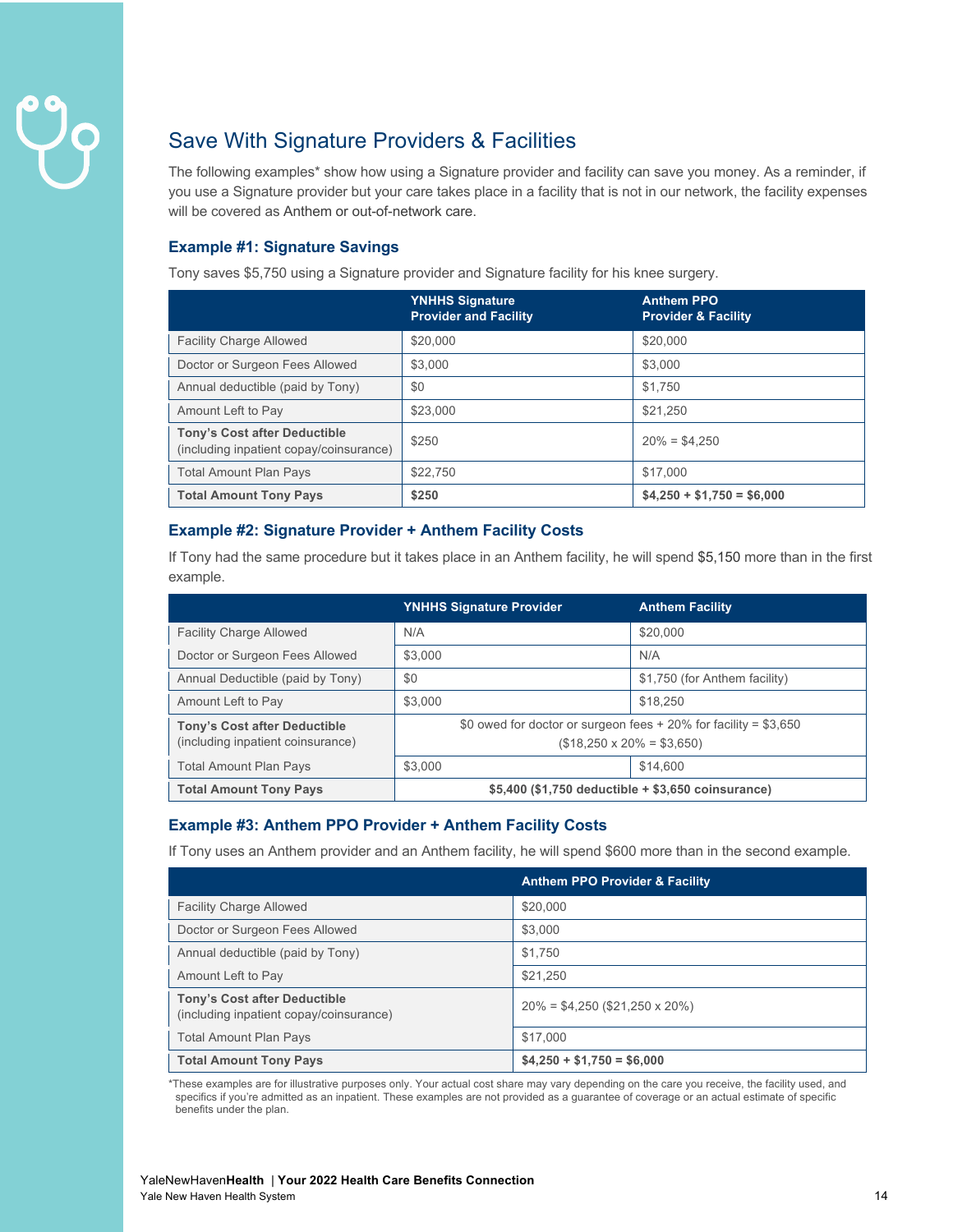### When to Connect With Anthem

For a medical stay and/or service preauthorization, call **800-238-2227** (in Connecticut) or **800-248-2227** (out of state). For behavioral health or substance abuse stays, call **800-934-0331**.

Before receiving any of these services, you must call Anthem for preauthorization. Otherwise, your benefits will be reduced.

• Inpatient stays **in a hospital, skilled nursing facility, hospice facility, subacute care or acute rehabilitation facility, or behavioral health or substance abuse treatment center (call at least 24 hours before the start of** 

**your stay)**

- High-cost diagnostic imaging services **prescribed by an out-of-network provider**
- Organ/tissue transplants, **including evaluation, donor search, organ procurement/tissue harvest, or transplant**

For admissions following emergency or urgent care, you, your representative, or your doctor must call Anthem within 48 hours of admission.

#### **If you do not precertify for the services above:**

- **Benefits for inpatient stays will be reduced by \$200.**
- **Benefits for doctor fees will be reduced by 25%.**

#### **You can also connect with Anthem to:**

- **Find a provider in the Anthem Century Preferred Network**
- **Resolve insurance claim and billing issues**
- **Ask questions about preventive and/or diagnostic care**
- **Get general health information**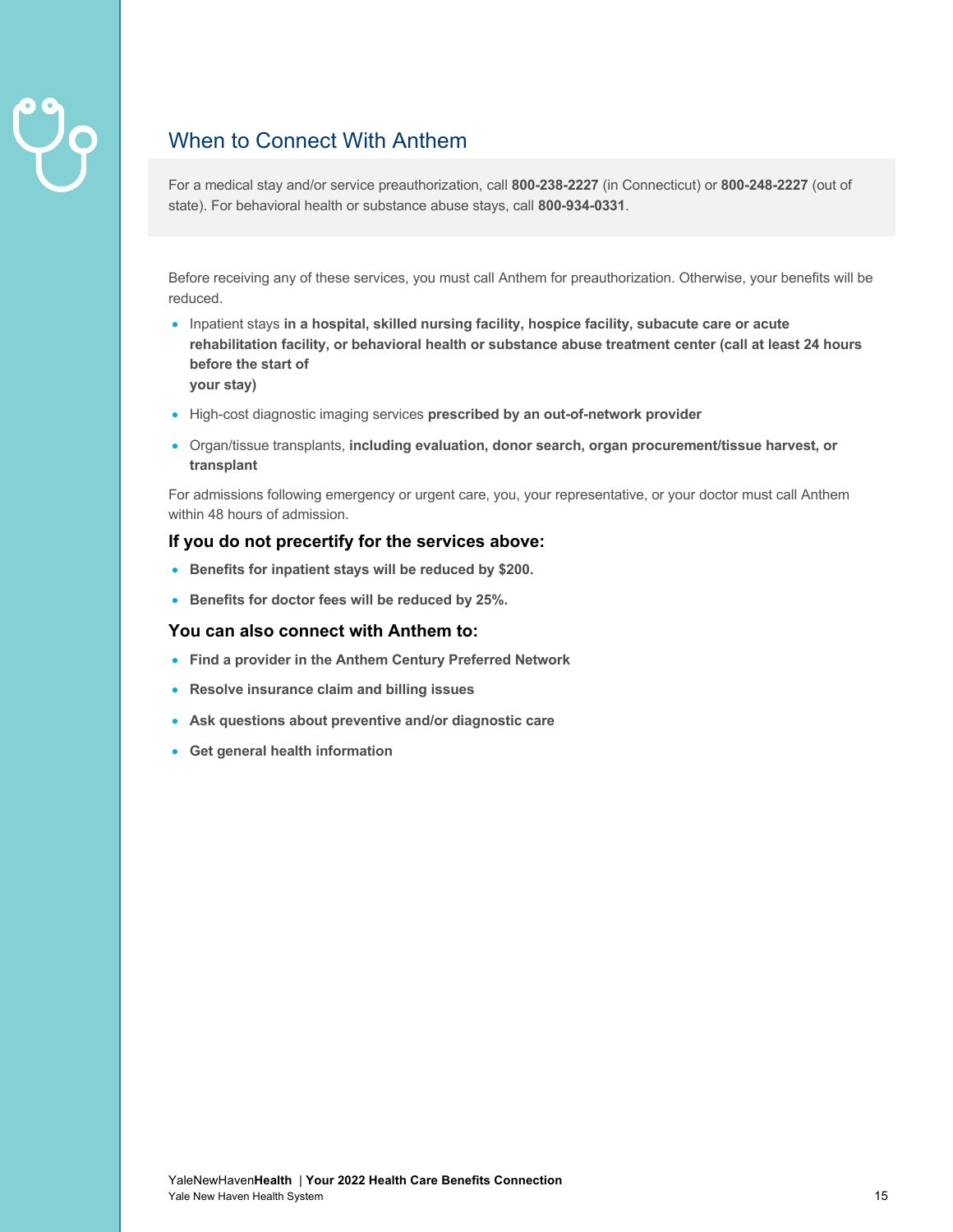

### Urgent Care & Telehealth

#### **WHAT YOU NEED TO KNOW**

Can't wait to see a doctor? Urgent care and telehealth services help you quickly connect with affordable care.

#### Urgent Care

When you need immediate care for an illness or injury, you can visit the nearest YNHHS walk-in facility or a PhysicianOne Urgent Care center (CT locations only). To locate an urgent care center close to you, visit HRConnect and search for urgent care.

You'll pay a \$25 copay when visiting a YNHHS facility, and you'll pay more if you use other providers.

#### **Telehealth**

Telehealth is an ideal alternative for immediate treatment of an illness or injury when you can't get to a doctor's office or urgent care center.

You and your covered family members can visit a doctor virtually, wherever you are, whenever you need carevia phone, tablet, or computer. If you need medication, the doctor can even send a prescription to your pharmacy (within Connecticut, New York, Massachusetts, and Rhode Island).

Use the telehealth services below to connect to care outside the usual office hours. **Telehealth is not an alternative to emergency care for a life-threatening condition.** 

#### **OnDemand**

See one of our own Northeast Medical Group (NEMG) providers weekdays from 7 a.m. to 7 p.m. ET, excluding holidays. To get started, download the MyChart mobile app.

The NEMG providers you see OnDemand can:

- **Diagnose symptoms**
- **Order testing**
- **Prescribe medication**
- **Send prescriptions to the pharmacy of your choice in Connecticut, New York, Massachusetts, and Rhode Island.**

OnDemand does not cover pediatric services. Find more information about OnDemand at HRConnect.

#### **How It Works**

- **1. Register with MyChart online at ynhhs.org/ondemand or through the mobile app.**
- **2. Schedule your OnDemand visit. You'll get reminder emails, phone calls, and app pushes to remind you of your upcoming visit.**
- **3. Complete e-Checkin on the mobile app or website 15 minutes before your visit. You'll answer questions about your medical history and insurance coverage.**
- **4. Pay for your visit with a credit card, debit card, or your HSA Bank Flexible Spending Account debit card.**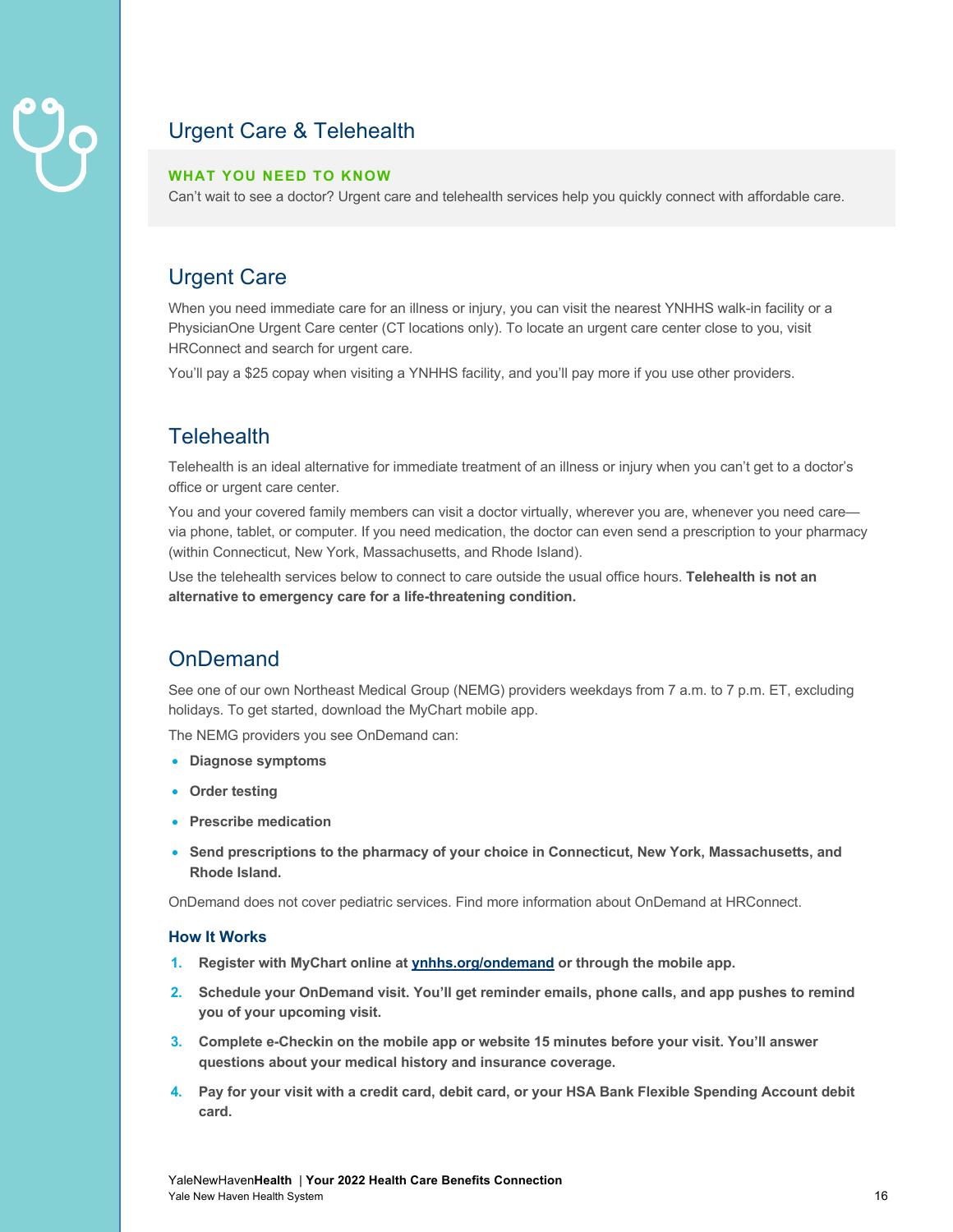- 
- **5. Join a virtual waiting room, where a medical assistant will greet you and confirm your information.**
- **6. Visit your OnDemand doctor.**
- **7. After your appointment, find a summary of your visit in the MyChart app.**

#### When you or your child can't wait for care

LiveHealth Online is there for you 24/7/365. Call 888-548-3432. Pediatric services are not covered by OnDemand.

#### LiveHealth Online

For pediatric services, or to see a board-certified doctor after hours, on weekends and holidays, and when you're out of state, visit LiveHealth Online, download the mobile app, or call **888-548-3432**.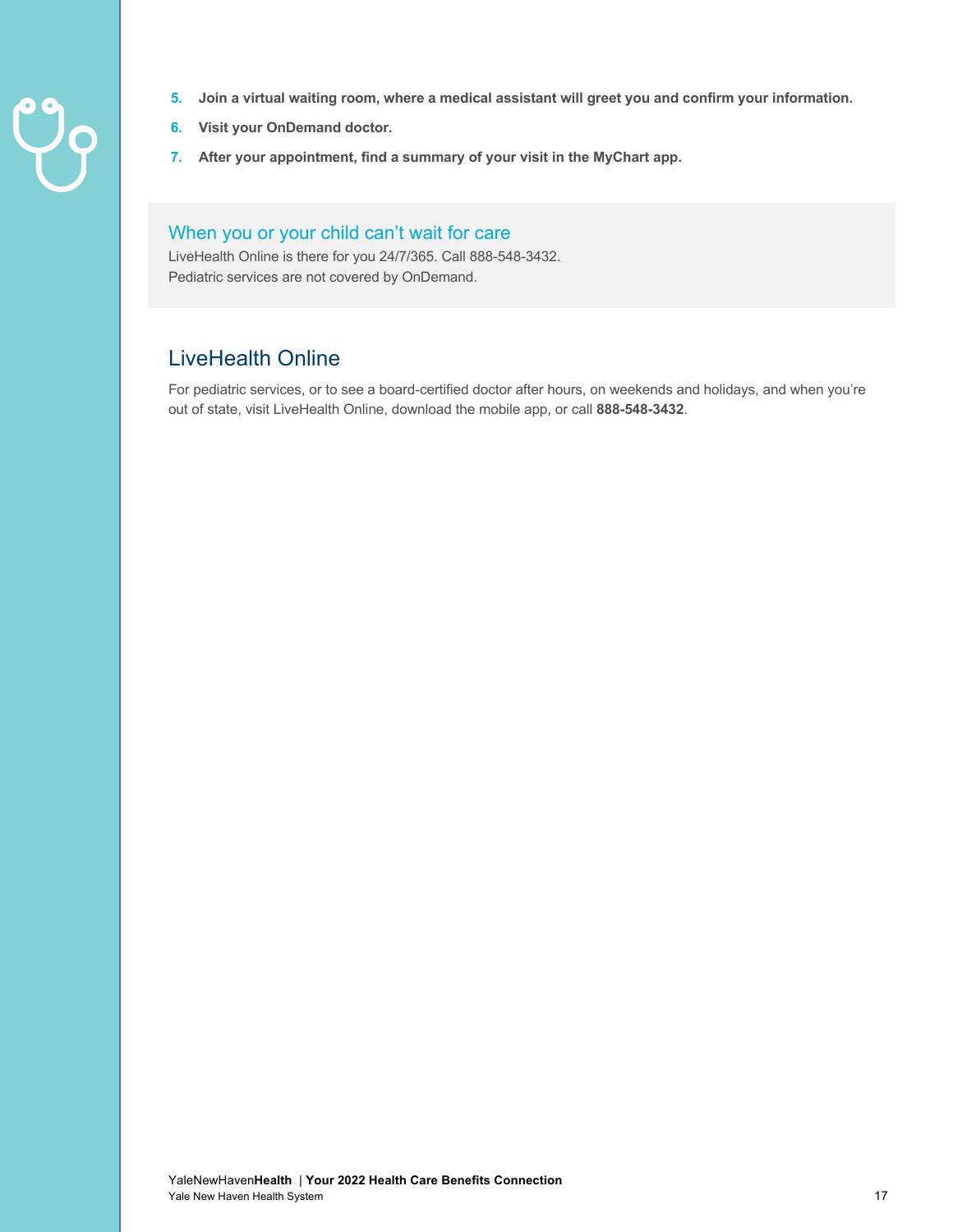# Prescription Drugs

#### **WHAT YOU NEED TO KNOW**

You automatically have prescription drug coverage when you enroll in the YNHHS Medical Plan. You can fill covered prescriptions at participating CVS retail pharmacies, through mail order, or through YNHHS Outpatient Pharmacy Services.

#### Need to fill a prescription?

Find a participating pharmacy near you. Connect with a local pharmacy cvs.com/store-locator/landing

#### Filling Your Prescription

Your prescription will be covered only if it's filled at a participating pharmacy. To fill 30-day supply prescriptions, just present your prescription and CVS Caremark prescription drug card at a pharmacy in the CVS Caremark network. To fill a maintenance medication, you must use a CVS retail pharmacy, mail order, or visit a YNHHS Outpatient Pharmacy. For specialty medications, you'll need to use mail order or specialty pharmacy services, as described below.

In an emergency or if you're out of state and can't get to a participating pharmacy, you'll pay out of pocket and then file a claim for reimbursement from CVS Caremark.

#### Pay nothing for certain preventive drugs

The Affordable Care Act (ACA) makes many prescription medications, vaccines, and supplements—including contraceptives and statins—available to you at no cost. No-Cost Preventive Drug List: caremark.com/portal/asset/NoCost\_Preventive\_List.pdf

When you're covered by the YNHHS Medical Plan, the out-of-pocket maximum is the most you'll pay out of pocket for medical care and prescription drugs.

When a generic is available and you or your doctor chooses a brand-name drug, you'll pay the brand-name coinsurance—plus the difference in cost between the two medications.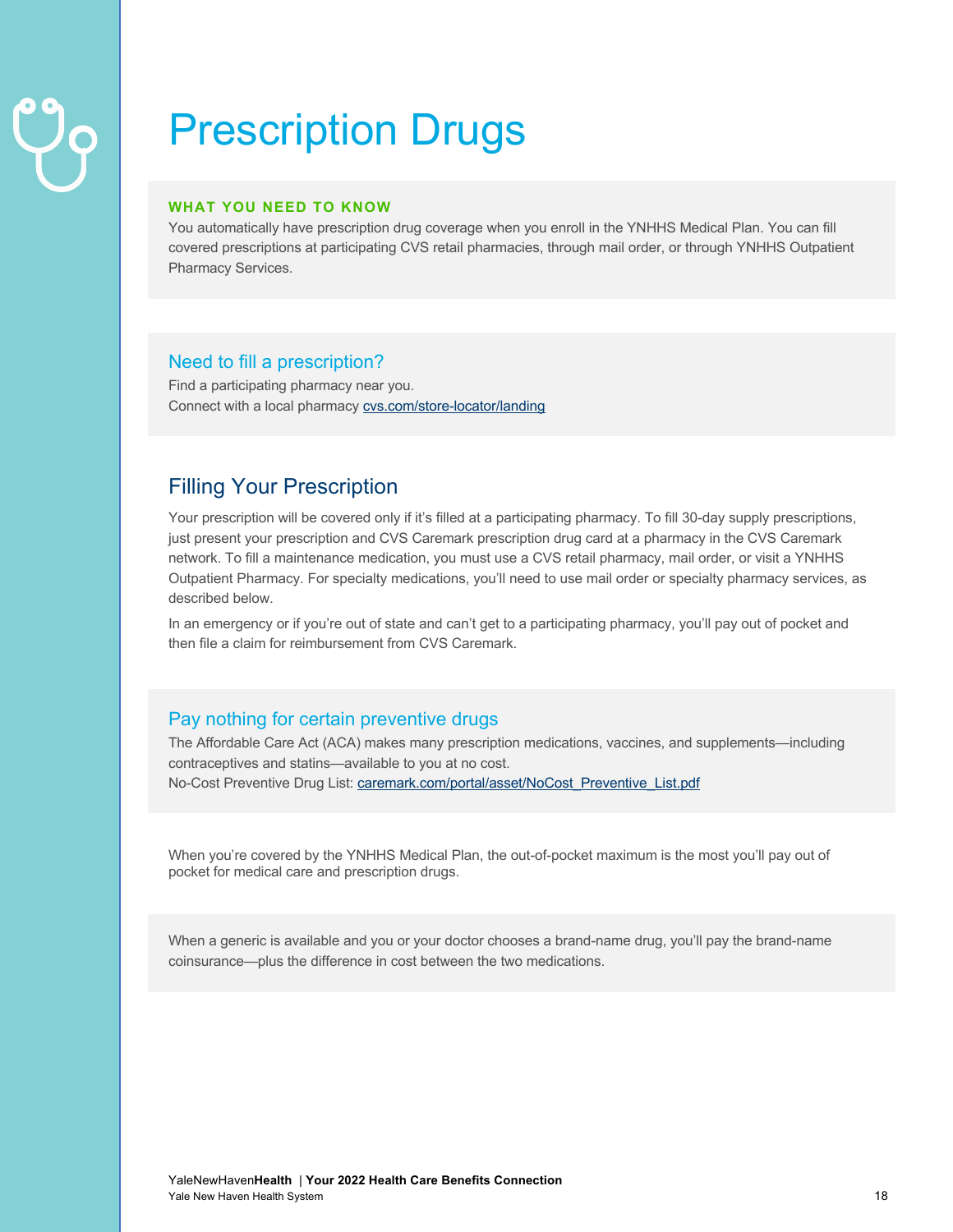

#### Save on Maintenance Drugs

For medications you take on an ongoing basis, you'll use the CVS Caremark Maintenance Choice program to get refills at a lower copay for a larger supply. With CVS Maintenance Choice, you get up to two 30-day fills at a retail pharmacy before you'll need to use CVS Caremark mail service or a CVS Pharmacy for 90-day fills.

#### What You Pay for Fills

What you'll pay depends on the type of medication and the amount prescribed. When the cost of a drug is less than the minimum copay, you'll pay the lower amount.

#### **Tier 1: Generic**

- **30-day supply: \$10 copay**
- **90-day supply through CVS Maintenance Choice: \$20 copay**

#### **Tier 2: Brand name**

- **30-day supply: 20% coinsurance (\$35 minimum, \$80 maximum) if the drug is on the list of preferred brand drugs (the formulary)**
- **90-day supply through CVS Maintenance Choice: 20% coinsurance (\$70 minimum, \$150 maximum) if the drug is on the list of preferred brand drugs (the formulary)**

#### **Tier 3: Non-preferred brand**

- **30-day supply: 40% coinsurance (\$55 minimum, \$120 maximum) if the drug isn't on the list of preferred brand drugs (the formulary)**
- **90-day supply through CVS Maintenance Choice: 40% coinsurance (\$110 minimum, \$230 maximum) if the drug isn't on the list of preferred brand drugs (the formulary)**

#### **Tier 4: Specialty**

Up to a 30-day supply only through YNHHS Outpatient Pharmacy Services.

• **Generic and brand name: \$20 copay**

For certain high-cost specialty drugs not available through Outpatient Pharmacy Services or the Apothecary & Wellness Center, you'll use CVS Specialty Pharmacy. These medications are subject to 40% coinsurance (up to \$150 generic, \$200 brand name).

#### Preauthorization and Other Special Circumstances

#### **Compounded Medications**

Some prescriptions, including compounded drugs, require preauthorization from CVS Caremark before they can be filled. Your pharmacist will let you know if your doctor needs to make that call.

#### **Breast Cancer Drugs**

If you're taking raloxifene (brand name: Evista) or tamoxifen (brand name: Noladex) for primary prevention of breast cancer, these generics may be available at no cost to you through the preventive provisions of the Affordable Care Act. To learn if you qualify, your doctor will need to complete the Preventive Services Zero Cost Sharing Form and fax it to CVS Caremark.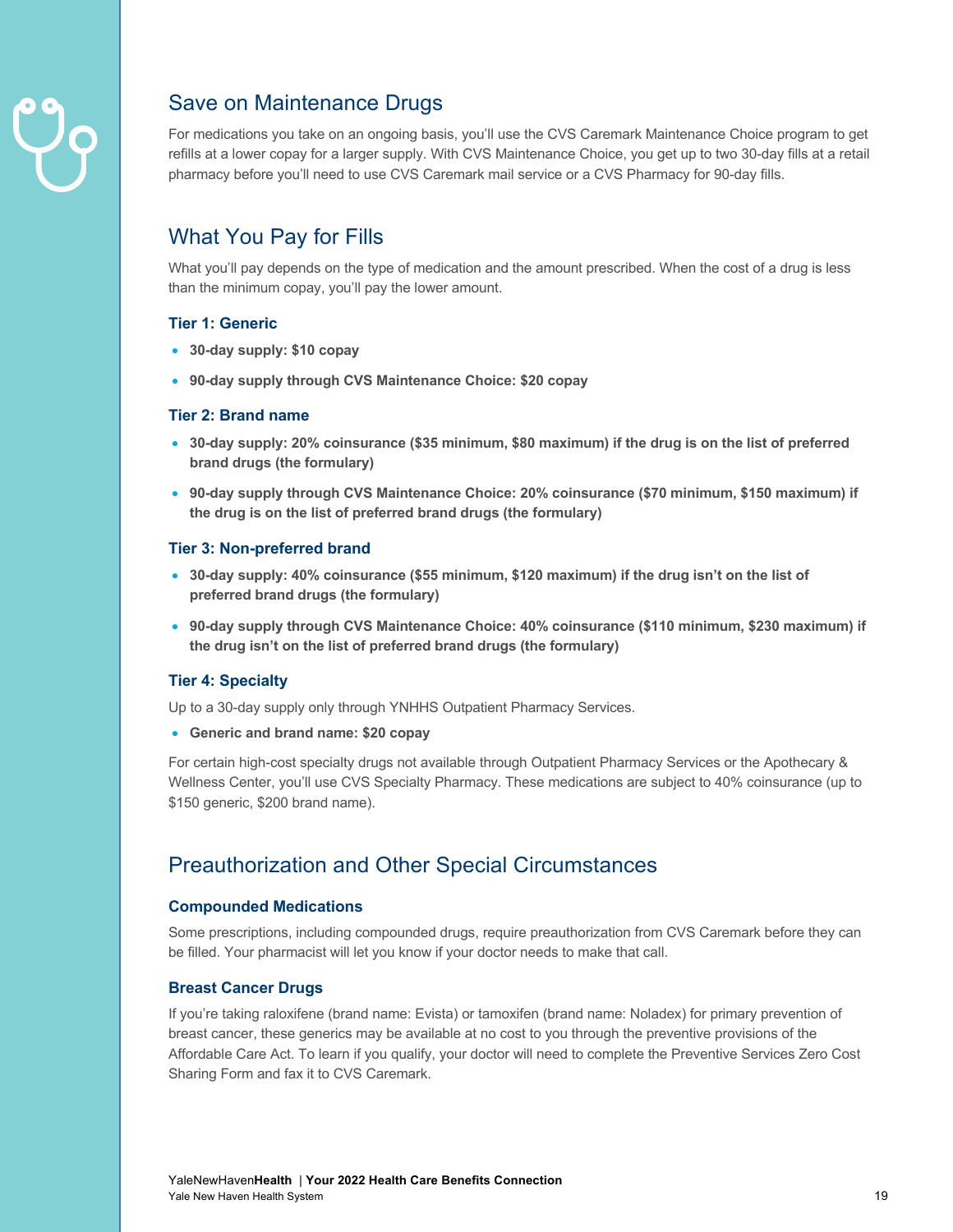

#### **Step Therapy Program**

The step therapy program requires you to try one or two generic equivalents before the brand-name drug will be covered.

Drug classes included in this program include medications that treat high cholesterol, high blood pressure, gastrointestinal disorders (GERD, for instance), sleep disorders, depression, and other conditions.

#### **Drugs and Supplies not Covered**

The following drugs and medical supplies are not covered by the plan:

- **Medical devices and appliances**
- **Experimental drugs**
- **Drugs whose sole purpose is to promote or stimulate hair growth**
- **Retin A (for those over age 28)**
- **Weight-loss drugs**
- **Immunization agents, biological sera, blood or blood plasma**
- **Infertility medications**
- **Most over-the-counter drugs, vitamins, and nutritional supplements**
- **Ostomy supplies**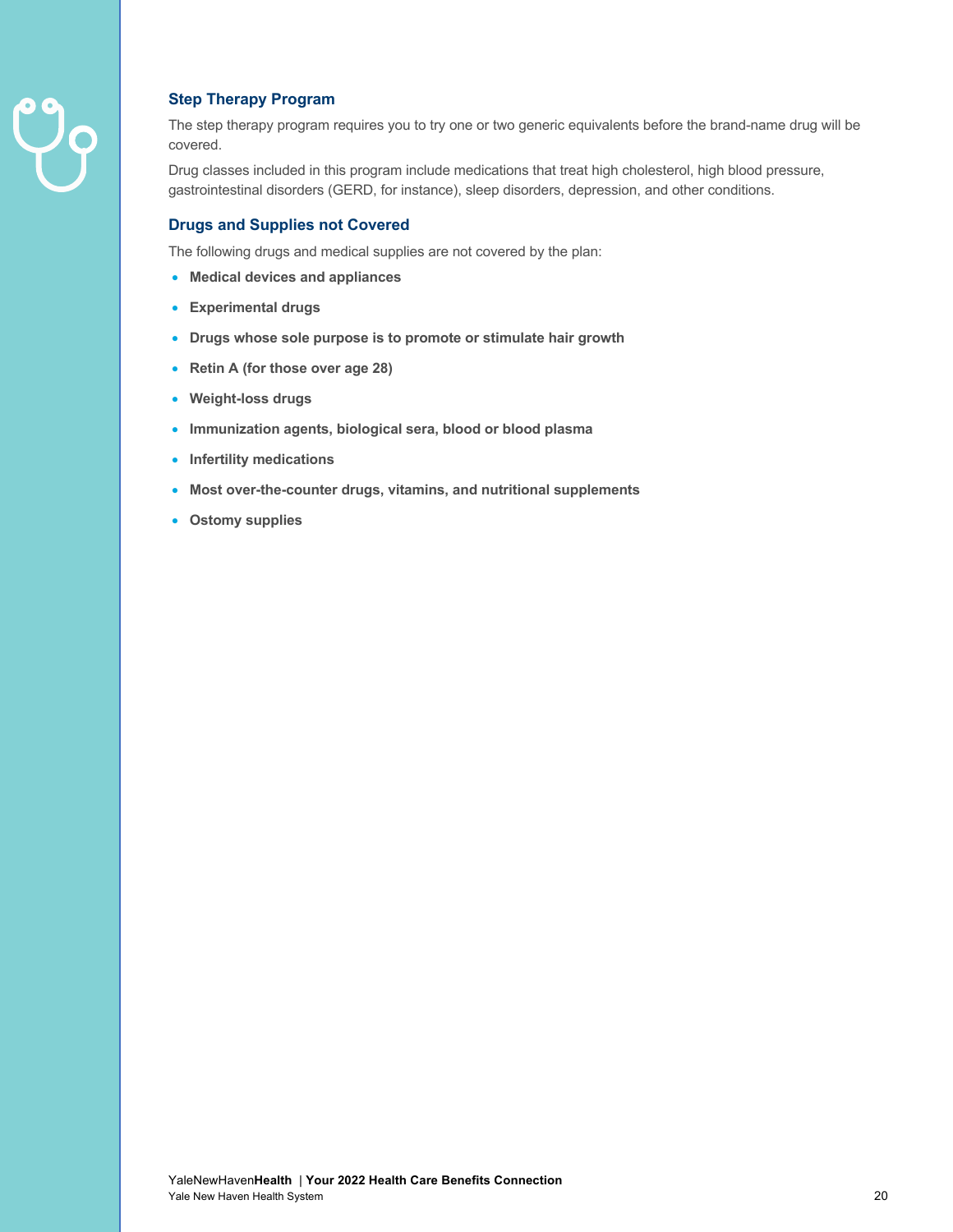# Health Care FSA

#### **WHAT YOU NEED TO KNOW**

The Health Care Flexible Spending Account (FSA) helps you set aside money to pay for health care expenses you'll have during the year. The pluses: You contribute pretax income, so you're paying no taxes on your contributions—plus, your contributions reduce your taxable income.

#### How It Works

When you elect your benefits as a new employee or during annual open enrollment, you choose your FSA contribution level for the calendar year (up to \$2,750 in 2022).

**Important information about your 2021 and 2022 FSA!** Due to a temporary pandemic relief rule, there is no limit on the Health Care FSA balance you can roll over from 2021 into 2022. For example, if you have \$700 balance at the end of this year, you can carry it all over into 2022 (the usual limit is \$550).

During every open enrollment period, you'll elect the amount you want to contribute to your FSA the following year. Your election does not automatically roll over from year to year.

Your pretax paycheck contributions are deposited directly into your Health Care FSA, which is administered by HSA Bank.

You can use your FSA to pay for eligible expenses, including:

- **Copays and coinsurance**
- **Prescription drugs and over-the-counter medications (with a doctor's prescription)**
- **Medical equipment, like crutches, and supplies such as bandages**
- **Vision care, like eyeglasses and contact lenses**
- **Dental expenses, such as fillings and braces**

When you have eligible expenses, you can use your FSA debit card to pay for them. Or, you can submit receipts and file a claim for reimbursement.

#### Managing Your Health Care FSA

You set up and manage your FSA on the HSA Bank website or via the mobile app. Then, you can upload receipts and submit claims, pay providers, and track your account balance and transactions.

You have until March 31 of the following year to submit receipts for reimbursement.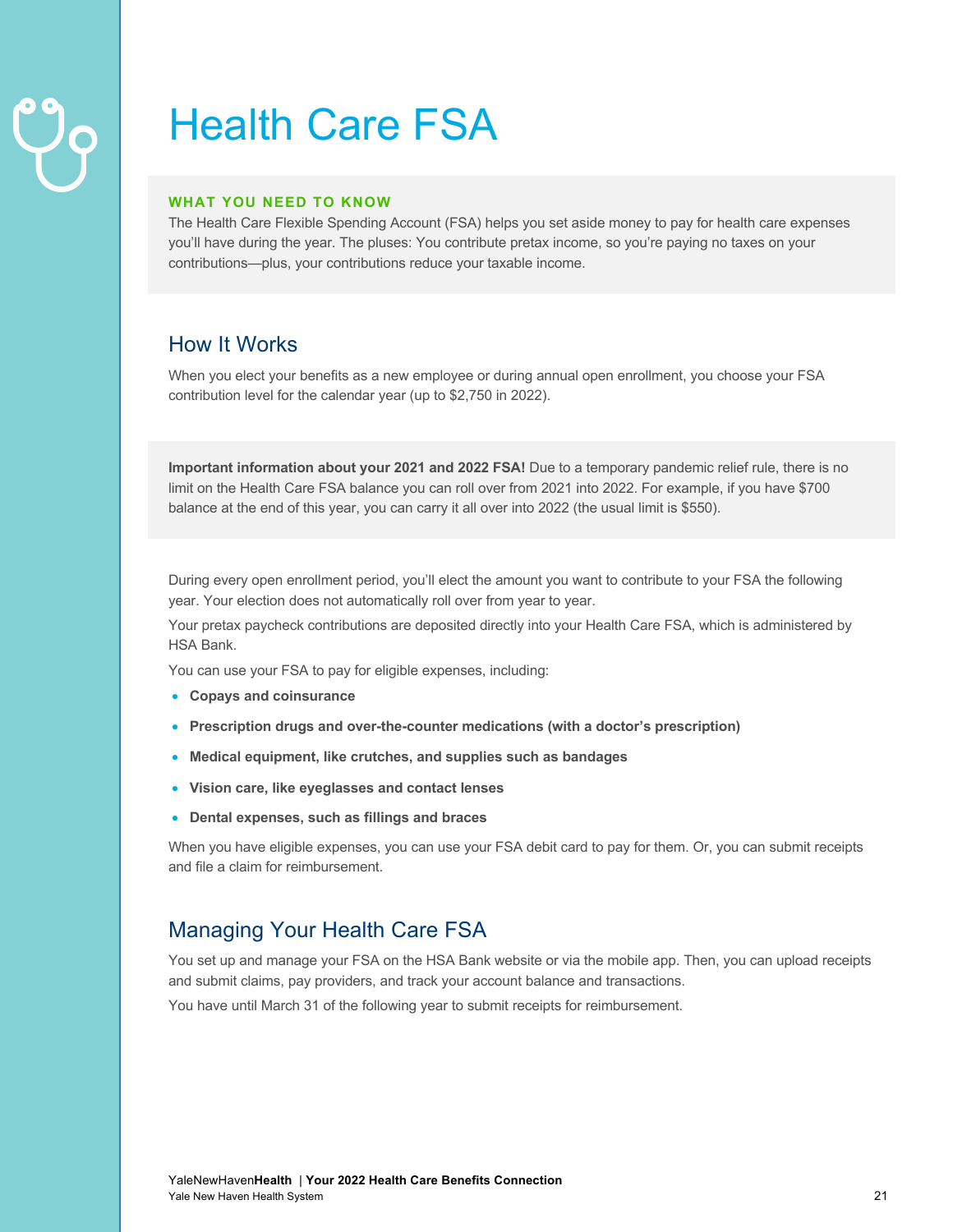# Dental Benefits

#### **WHAT YOU NEED TO KNOW**

You can choose from two plans that cover all your dental needs, from routine exams and cleanings to major services like bridgework and crowns. Although you may see any dentist you like, when you visit a network dentist, you'll pay less and you won't have to file a claim.

#### Find a participating dentist

The Delta Dental website makes it simple to locate a participating dentist in your area. Connect with a network dentist: deltadentalct.com/ynhhs

#### Plan Features

Choose from two plans: Delta Dental Basic or Delta Dental Plus

Both plans feature:

- **A nationwide network of Delta Dental dentists**
- **Discounted rates for using participating Delta Dental network dentists**
- **Preventive services at no cost to you**
- **Coverage for restorative services**
- **An oral health enhancement option that provides two additional cleanings a year for people with periodontal disease**

The key difference is that Delta Dental Plus covers more services and pays a higher annual maximum benefit, so it costs more per paycheck.

You can also choose to waive dental coverage.

#### Know Before You Go

Before you sit down for a procedure that will cost more than \$300, contact Delta Dental to request a predetermination of benefits. That way, you'll know how much the plan will cover and how much you'll need to pay.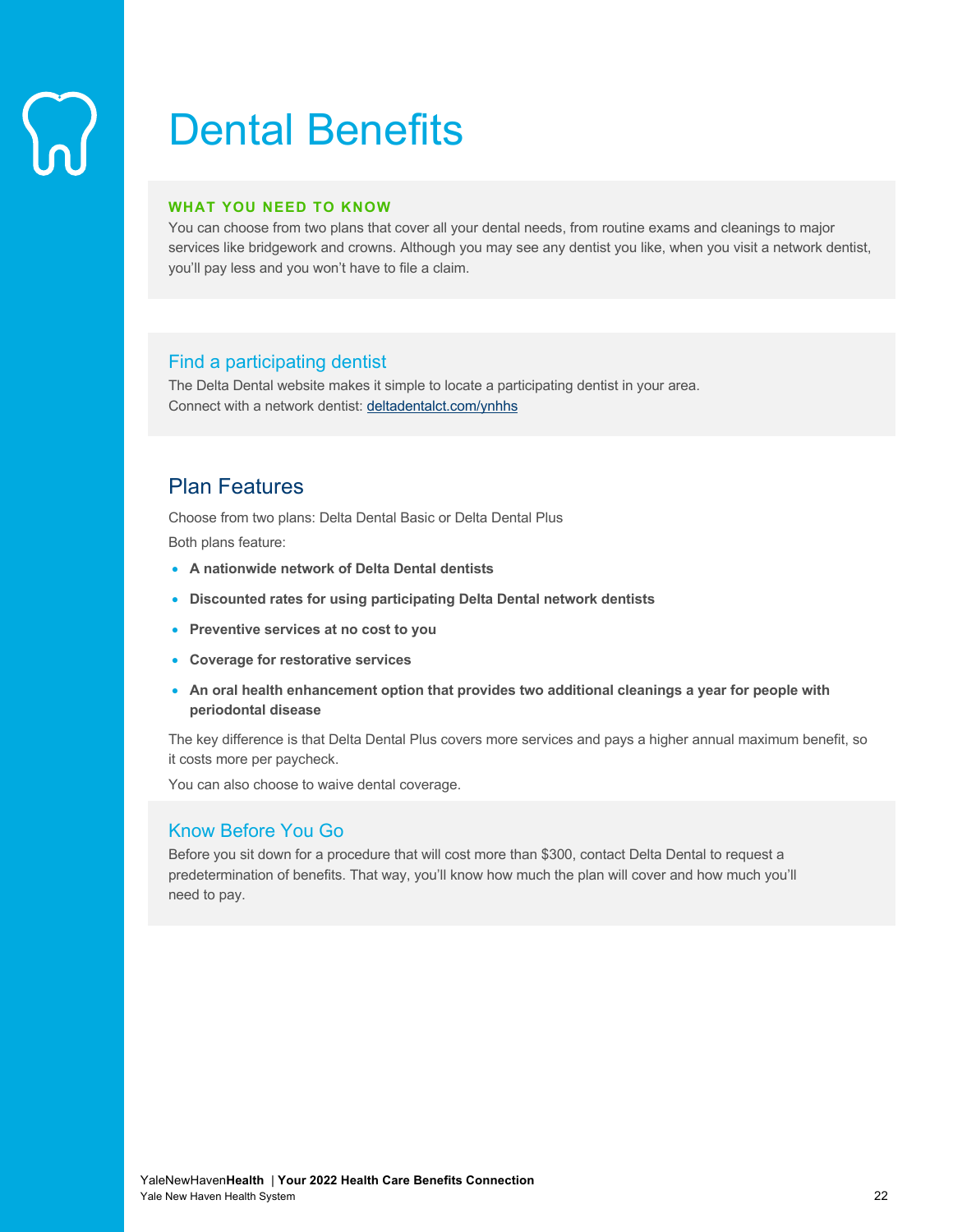

### How the Plans Compare

Amounts shown are what you pay.

| <b>Plan Feature</b>                                                                                                                                                                | <b>Delta Dental Basic</b>                | <b>Delta Dental Plus</b>                                          |
|------------------------------------------------------------------------------------------------------------------------------------------------------------------------------------|------------------------------------------|-------------------------------------------------------------------|
| Annual Deductible<br>(What you pay)                                                                                                                                                | Individual: \$50<br><b>Family: \$100</b> | Individual: \$50<br><b>Family: \$100</b>                          |
| <b>Preventive Services (no deductible)</b><br>includes routine exams, cleanings,<br>x-rays, sealants, fluoride treatment for<br>children under the age of 19 and other<br>services | $0\%$ of MAA*                            | $0\%$ of MAA*                                                     |
| Restorative Services such as<br>extractions and root canals                                                                                                                        | 20% of MAA* after deductible             | 20% of MAA* after deductible                                      |
| Major Services such as dentures,<br>bridges, and crowns                                                                                                                            | Not covered                              | $50\%$ of MAA*                                                    |
| Orthodontia                                                                                                                                                                        | Not covered                              | $50\%$ of MAA*<br>Lifetime maximum benefit per person:<br>\$1,700 |
| Temporomandibular Joint (TMJ)<br><b>Disorder Treatment Services</b>                                                                                                                | Not covered                              | $50\%$ of MAA*<br>Lifetime maximum benefit per person:<br>\$1,700 |
| Individual Maximum Calendar Year<br>Benefit (excludes orthodontic and TMJ<br>benefits)                                                                                             | \$1,000                                  | \$1,700                                                           |

\*Maximum allowable amount.

### If You Use an Out-of-Network Dentist

- **You may pay more for services because non-participating dentists have not negotiated fee discounts with Delta Dental.**
- **You may need to pay the dentist yourself and then submit a claim to be reimbursed by Delta Dental.**
- **If you need to submit a dental claim yourself, ask your dentist for a standard American Dental Association claim form.**

For complete details about covered expenses, exclusions, and limitations, visit HRConnect to review the summary plan description (SPD) for your dental plan.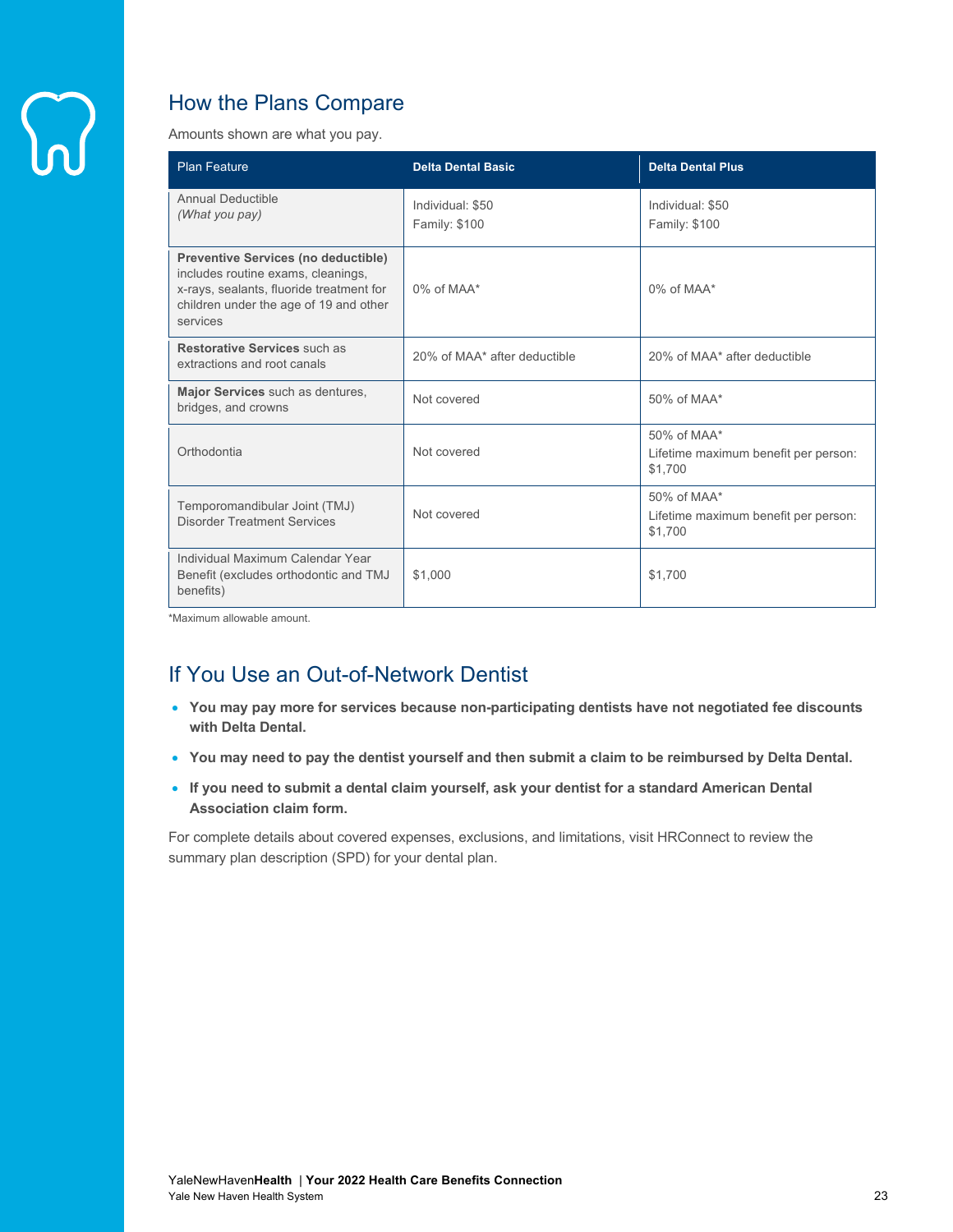### Vision Benefits

#### **WHAT YOU NEED TO KNOW**

The vision plans from Vision Service Plan (VSP) cover an annual eye exam and a pair of glasses or contact lenses every calendar year. They also offer discounts on other products and services.

#### Find a participating doctor

You'll maximize your benefits and pay less out of pocket when you see a VSP doctor. Connect with a network doctor: www.vsp.com/

#### Plan Features

You can elect the Basic Vision Plan or the EasyOptions Premier Plan.

The EasyOptions Premier Plan provides a higher allowance for frames and lenses, and covers certain lens options in full.

Both plans offer discounts when you purchase contact lenses, additional glasses and sunglasses, and laser vision surgery through VSP providers. In addition, both plans offer the LightCare benefit for ready-to-wear (not prescription) sunglasses or blue light filtering glasses from a VSP provider.

#### **Basic Vision Plan**

The Basic Vision Plan offers in- and out-of-network benefits. The table below shows what the plan pays for care.

| <b>Plan Feature</b>                                  | <b>In-Network Benefit</b>                          | <b>Out-of-Network Benefit</b>                                            |
|------------------------------------------------------|----------------------------------------------------|--------------------------------------------------------------------------|
| Eye exam (every 12 months)                           | 100% after \$15 copay                              | Up to $$45$                                                              |
| <b>Corrective lenses</b> (every 12 months)           | 100% after \$15 copay <sup>1,2</sup>               | Single vision: Up to \$45<br>Bifocal: Up to \$65<br>Trifocal: Up to \$85 |
| <b>Frames</b> (every 24 months) <sup>2</sup>         | Up to \$155, plus 20% discount                     | Up to \$47                                                               |
| <b>Contact lenses</b> (every 24 months) <sup>3</sup> | \$155, plus 15% discount on VSP<br>doctor services | Up to \$105                                                              |

<sup>1</sup> Standard lenses, including glass or plastic single vision, bifocal, or trifocal; copay includes lenses and frames.

<sup>2</sup> Selecting the LightCare benefit replaces the frame and lens benefit.

<sup>3</sup> When you select contact lenses instead of glasses.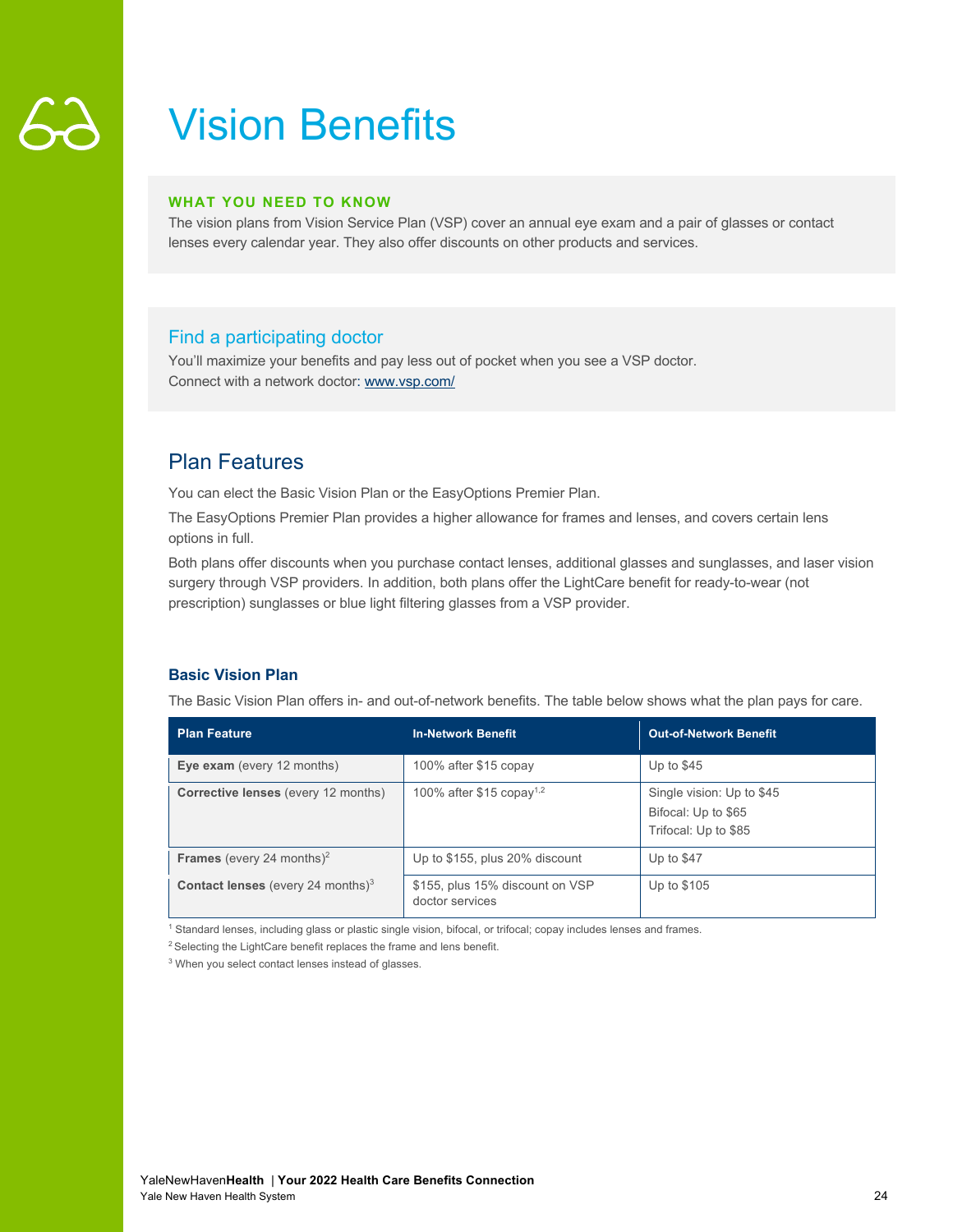

#### **EasyOptions Premier Plan**

With VSP EasyOptions, in addition to all the benefits of the Basic Vision Plan, you and each member on your plan can choose one of these enhanced eyewear options when purchasing your glasses or contacts:

| <b>Plan Feature</b>                                  | <b>In-Network Coverage Only</b>                        |
|------------------------------------------------------|--------------------------------------------------------|
| Frame allowance (every 12 months) <sup>1</sup>       | Up to \$250                                            |
| Elective contact lenses (every 12 months)            | \$200, plus covered contact lens exam after \$60 copay |
| Progressive, photochromic, or anti-reflective lenses | Covered in full                                        |

<sup>1</sup> Selecting the LightCare benefit replaces the frame benefit.

For complete details about covered expenses, exclusions, and limitations, visit HRConnect to review the summary plan description (SPD) for your vision plan.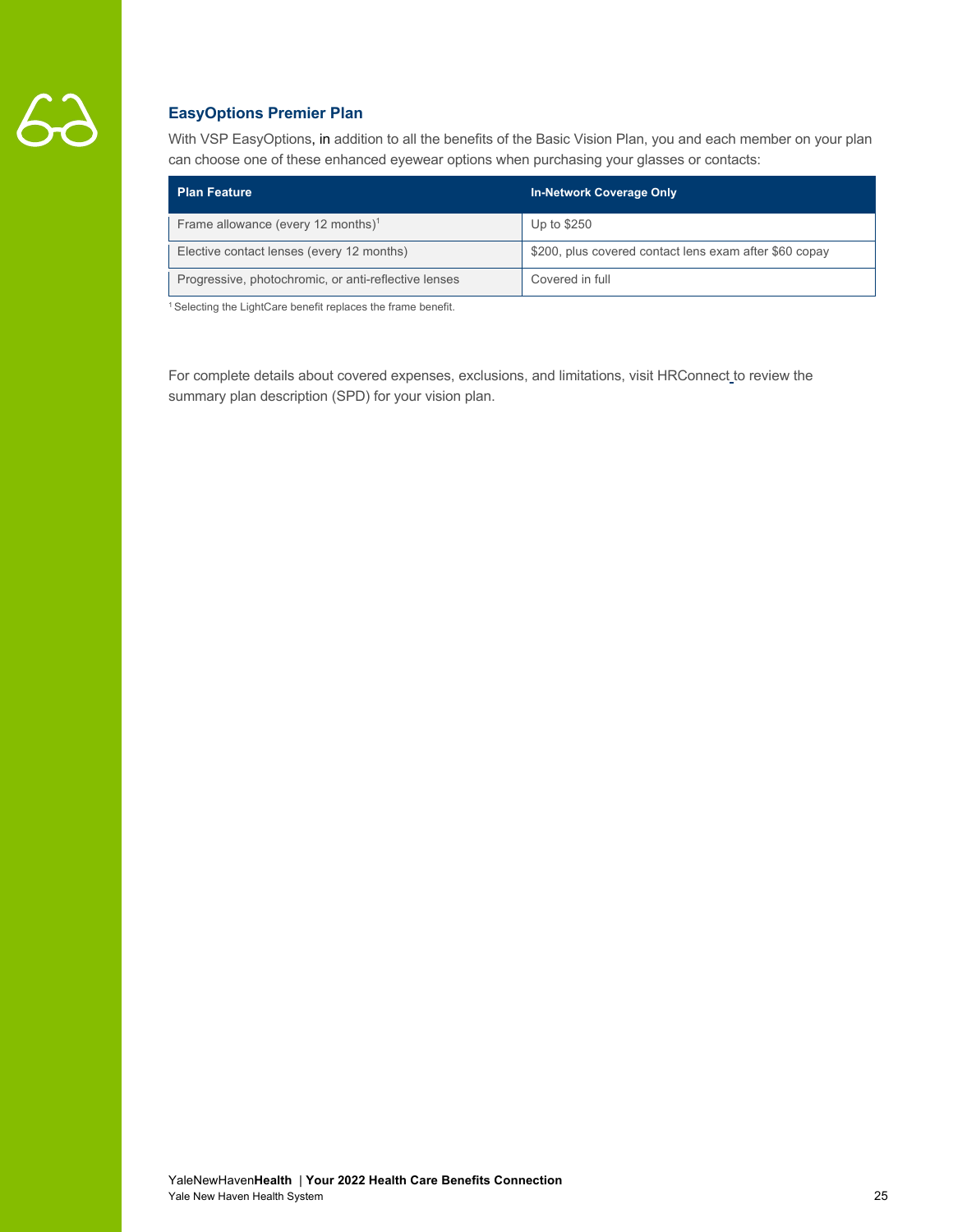### Employee & Family Resources

#### **WHAT YOU NEED TO KNOW**

Because life doesn't come with a playbook, the Employee & Family Resources (EFR) program, administered by Beacon Health Options, is here for you 24/7, at **no cost**. EFR connects you to the confidential support, referrals, information, and other resources you need to get you through the good and not-so-good times.

#### Got more than you can handle?

Call toll-free, 24/7: 877-275-6226

#### Program Features

EFR is our employee assistance and work/life program, and it provides free, confidential services and resources to you and members of your family, 24/7.

#### **What can you use it for?**

- **Get help dealing with relationship issues, anxiety and depression, substance abuse, and more.**
- **Have up to six free sessions with a licensed counselor.**
- **Get referrals to legal and financial services.**
- **Locate the perfect summer camp for your kids, or an adult day care provider to watch an elderly parent while you're at work.**
- **Find resources, like videos, articles, and webinars covering a variety of topics, on the Beacon Health Options website (www.achievesolutions.net/ynhhs).**

Get help via phone, in person, or online.

Consider reaching out to a Beacon counselor for up to six free visits before accessing your Anthem behavioral health benefits, which require a copay.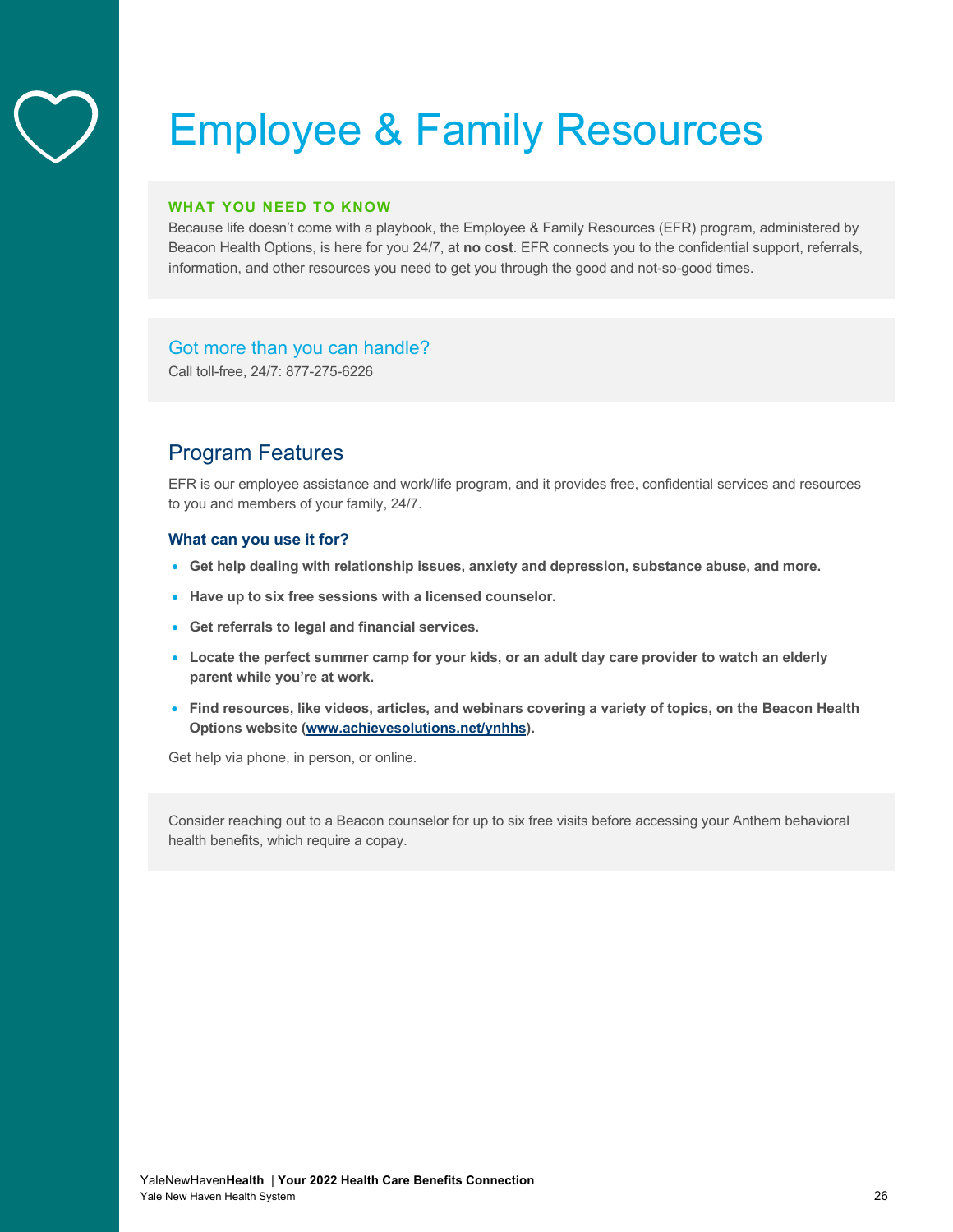

# *living***wellCARES**

#### **WHAT YOU NEED TO KNOW**

Multiple medications. Doctor appointments. Screenings and tests. Lifestyle adjustments. There's a lot involved in managing a chronic condition. *living***wellCARES** offers free, confidential chronic care management to employees and family members.

#### Need support for a healthier lifestyle?

Even if you're not managing a chronic condition, you can tap the specially trained coaches at *living***wellCARES** for help creating healthy new habits and reducing your risk factors.

#### **What's in It for You**

Ongoing, one-on-one support to help manage your care plan. Even better—you may save on what you pay for condition-related medication and supplies.

#### **How It Works**

Specially trained nurses partner with you and your doctors. You speak with them often, either by phone, virtually, or in person.

They help you schedule appointments, manage medications, and support the changes you may need to make to manage your health condition successfully. Best of all, they offer the inspiration you and your family need to achieve your wellness goals.

#### **How to Participate**

Unless you opt out during Open Enrollment, you may receive an invitation to participate if your recent medical claims reflect a diabetes or high blood pressure diagnosis. You can also enroll on your own. Either way, participating is confidential and voluntary. Your personal health information is protected by HIPAA; neither management nor Human Resources have access to that information.

To enroll, call **888-533-3742**. The *living***wellCARES** team of care coordinators and health coaches will set up a time to meet that's convenient for you.

#### **Maternity Support, Too**

If you or your spouse/partner is expecting, you'll have access to these maternity resources when you enroll in *living***wellCARES**:

- **A free Medela breast pump**
- **Free nutrition classes—whether you're expecting or thinking of becoming pregnant, simply send a quick email to sign up today**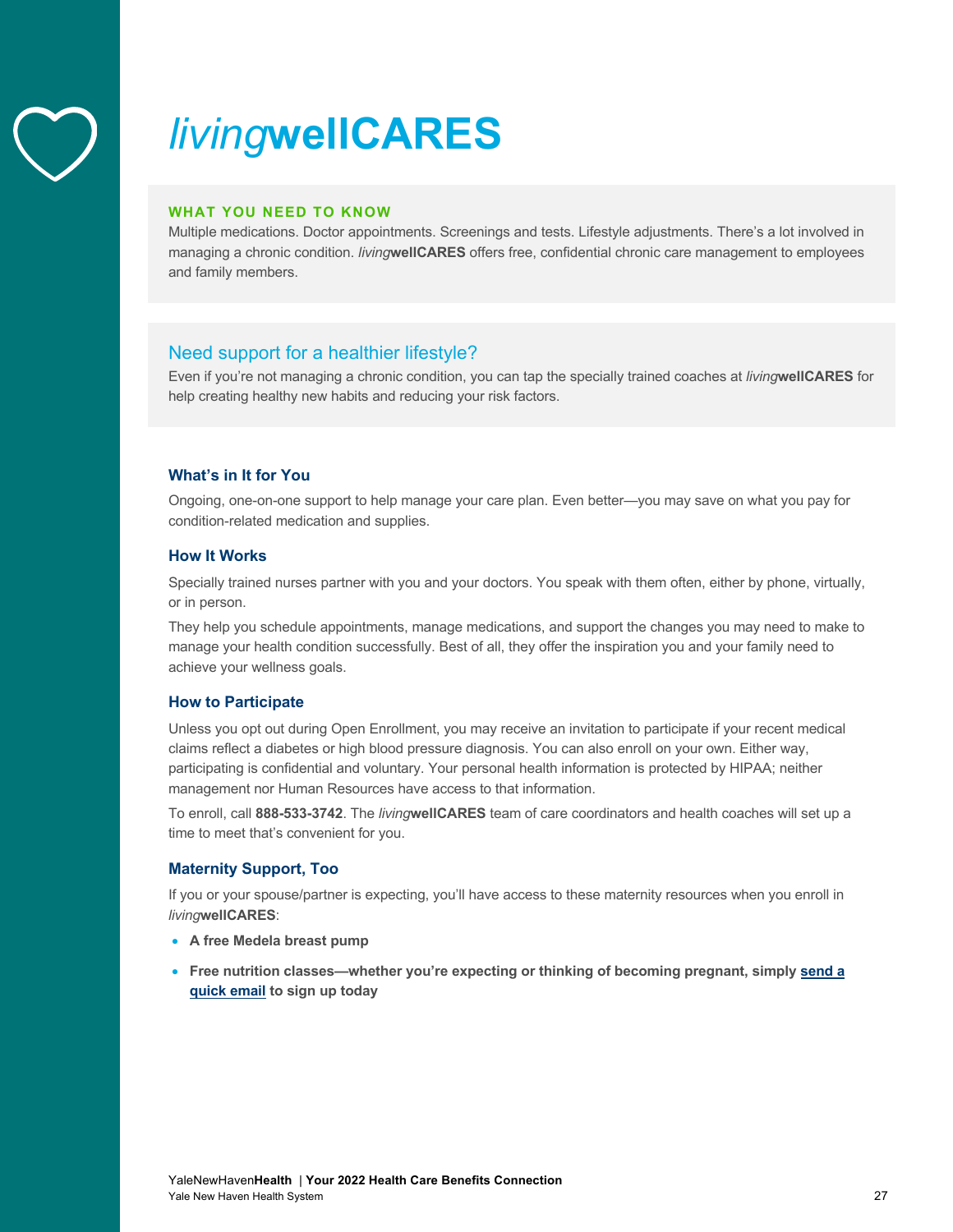### Quit For Life

#### **WHAT YOU NEED TO KNOW**

You can connect with the resources you need to quit tobacco forever through the American Cancer Society's Quit For Life® program. You and your covered dependents can participate in the program at **no cost** when you're enrolled in the YNHHS medical plan.

Quit For Life provides free round-the-clock, confidential, telephone-based coaching. No-cost nicotine replacement therapy is also available, with counseling. If you need tobacco-cessation prescription drugs (e.g., Chantix), they're covered at the Tier 1 generic level through your YNHHS prescription drug plan.

You can enroll in Quit For Life at https://www.quitnow.net/mve/quitnow or by calling **866-784-8454**.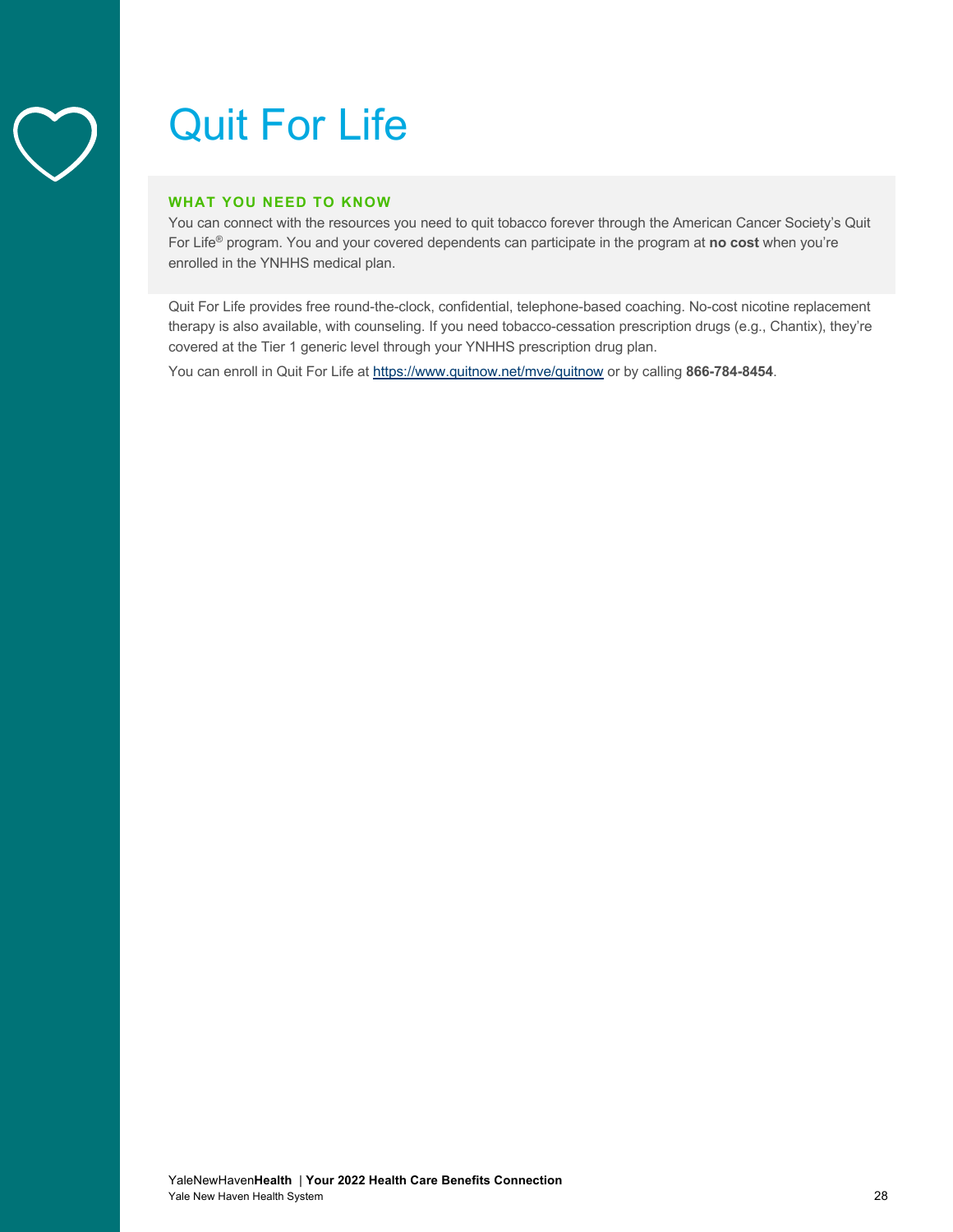

# Education Support for Children

#### **WHAT YOU NEED TO KNOW**

When your child needs extra learning support or help taking that next educational leap, connect with the experts at Bright Horizons for free guidance and resources that address their unique needs.

#### Special Needs Help

If your child is having trouble focusing, lagging behind developmentally, or struggling with social skills, you'll find personalized help from a compassionate Bright Horizons Special Needs™ advisor. You can also watch webinars to learn what you need to successfully guide and advocate for your child's education.

#### College Advising

For students preparing to apply to college, there's College Coach. Offering expert guidance on the college admissions and financial aid process, college admissions consultants can help your child identify best-fit schools and review college admission essays.

To get started, visit Bright Horizons at https://clients.brighthorizons.com/ynhhs.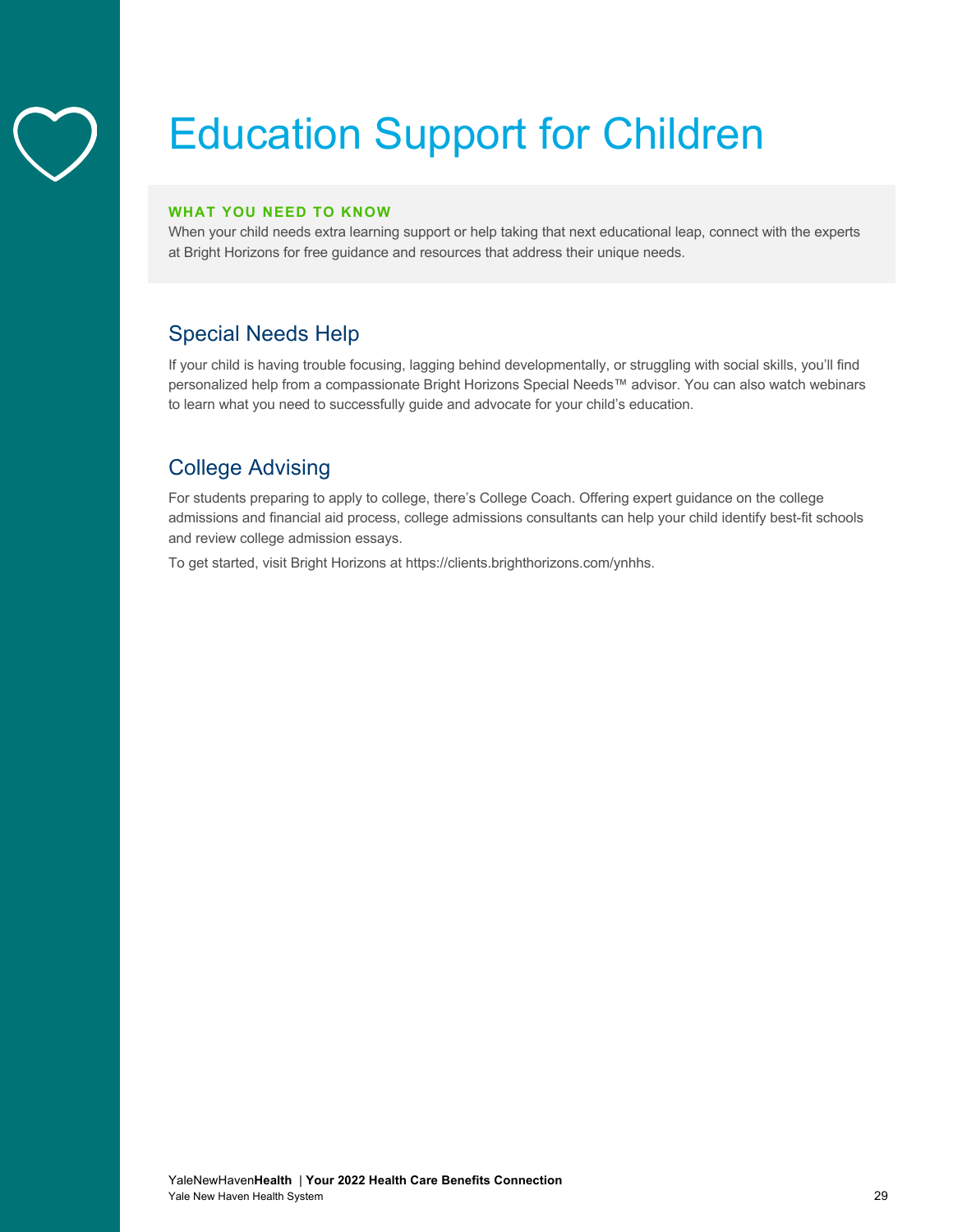### Autism Spectrum Disorders

#### **WHAT YOU NEED TO KNOW**

Through Anthem's autism spectrum disorders (ASD) program, a team of dedicated clinicians and case managers guides you and your family through the complex care system while addressing your family's unique needs.

Your YNHHS medical plan includes coverage for applied behavior analysis (ABA) therapy.

The ASD program includes:

- Clinical review of your child's applied behavior analysis. **This ensures your child receives the right care from the right provider at the right time.**
- Coordination of care by case managers. **They develop a customized care plan that identifies available resources, secures access to care you may be missing, and facilitates collaboration among treatment providers.**
- Connection to community resources and support. **You need this to build a strong foundation of care and support for your family.**

To learn more, call **844-269-0538**.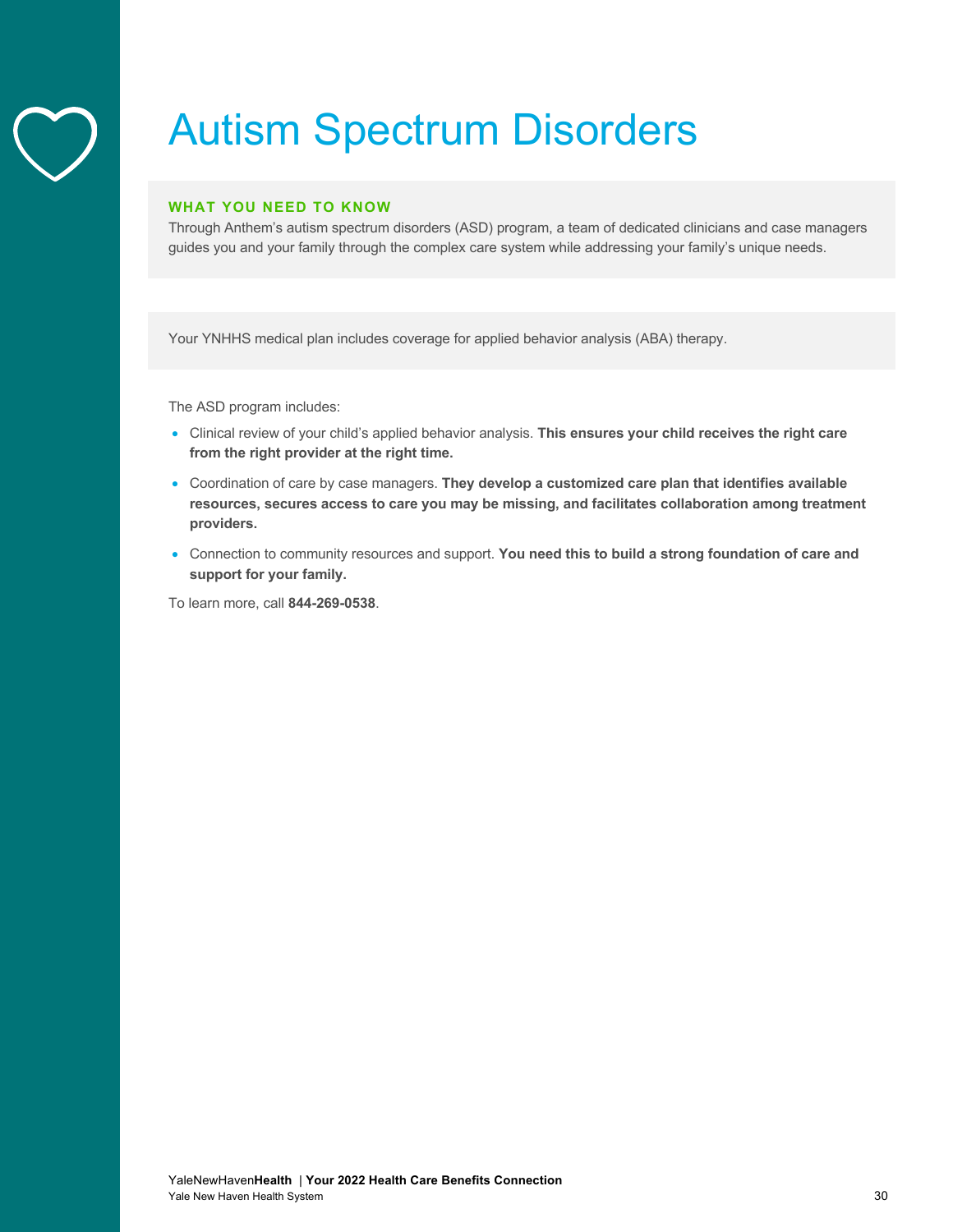### Dependent Care FSA

#### **WHAT YOU NEED TO KNOW**

Setting aside pretax dollars in a Dependent Care Flexible Spending Account (FSA) can help you save on child or adult day care expenses. The Dependent Care FSA covers eligible dependent care expenses, including preschool, summer camp, before- and after-school programs, and child and adult day care while you work.

#### How It Works

When you elect your benefits as a new employee or during annual open enrollment, you choose your FSA contribution level for the calendar year (up to \$5,000 if you and your spouse file taxes jointly; \$2,500 if you file separately).

You'll need to elect your contribution level during open enrollment each year (as long as you have an FSA), because FSA elections don't roll over from year to year.

Your pretax paycheck contributions are deposited directly into your Dependent Care FSA, which is administered by HSA Bank.

#### Managing Your Dependent Care FSA

You set up and manage your FSA on the HSA Bank website or via the mobile app. You have the option to pay dependent care expenses directly from your FSA using your HSA Bank debit card, or submit receipts and be reimbursed for expenses you pay out of pocket.

You have until March 31 of the following year to submit receipts for reimbursement.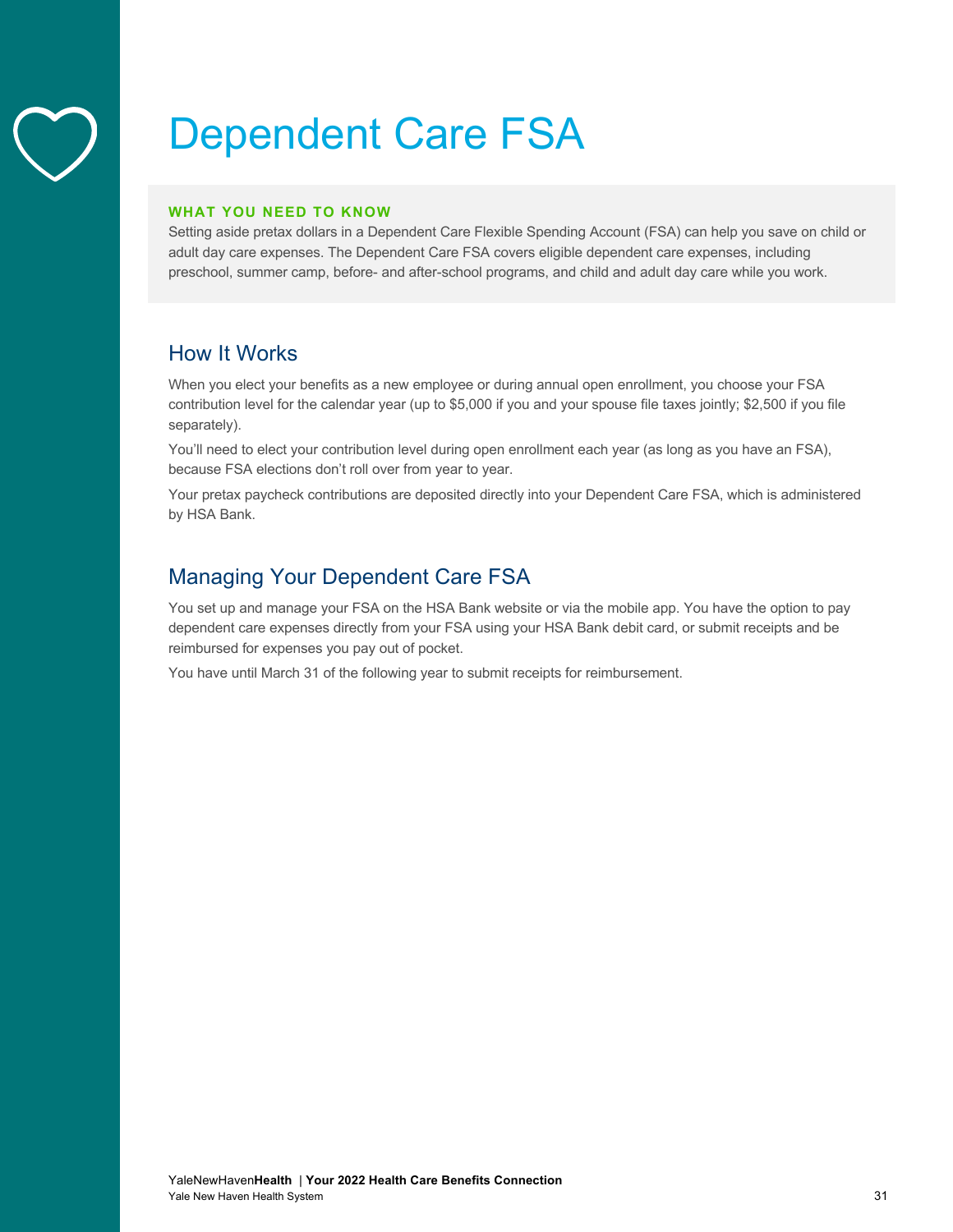

### **Contacts**

#### **Enrolling & Benefits Information**

HRConnect Monday–Friday, 7:30 a.m. to 5 p.m. ET 844-543-2147 203-200-3838 (fax) ynhhs.org/hrconnect

#### **Medical Benefits**

Anthem Blue Cross and Blue Shield 844-963-0447

#### www.anthem.com/

Patient Resource Coordinators (PRC) Help finding a Tier 1 provider 844-543-2147, option 3

#### **COBRA**

bswift 866-365-2413 Email: ynhhsbenefits.com

#### **Telehealth**

LiveHealth Online 888-548-3432 https://livehealthonline.com/

OnDemand 833-483-5363 https://www.ynhhs.org/ondemand

#### **Prescription Drug Benefit**

CVS Caremark 877-636-0406 https://www.caremark.com/

#### **YNHHS Outpatient Pharmacy Services**

844-881-0043 203-230-0679 (fax) https://www.ynhhs.org/patientcare/outpatient-pharmacyservices.aspx

#### **Specialty Pharmacy Services**

844-881-0043 1100 Sherman Avenue, Hamden, CT 06510

#### **Apothecary and Wellness Center at Yale New Haven Hospital**

203-789-4076 Saint Raphael Campus, 1450 Chapel Street, New Haven, CT 06511

#### **Dental Benefit**

Delta Dental of Connecticut 800-452-9310 https://www.deltadentalct.com/ynhhs

#### **Vision Benefit**

Vision Service Plan (VSP) 800-877-7195 https://www.vsp.com/

#### **Employee & Family Support Benefits**

Beacon Health Options 877-275-6226 https://achievesolutions.net/ynhhs

#### **Care coordination, maternity resources, wellness coaching**

*living*wellCARES 888-533-3742 http://dept.ynhh.org/livingwellCAR ES/SitePages/LivingwellCARES.as px

#### **Smoking cessation**

Quit For Life American Cancer Society 866-784-8454 https://www.quitnow.net/mve/quitnow

#### **Education support for children**

Bright Horizons For children who need extra help https://clients.brighthorizons.com/y nhhs For individual advising https://ynhhsbrighthorizons.torchlight.care/

College Coach 888-527-3550 ynhh@getintocollege.com https://passport.getintocollege.com/ Employer Username: YNHHS Password: Benefits4You

#### **Autism Spectrum Disorders (ASD) Program**

844-269-0538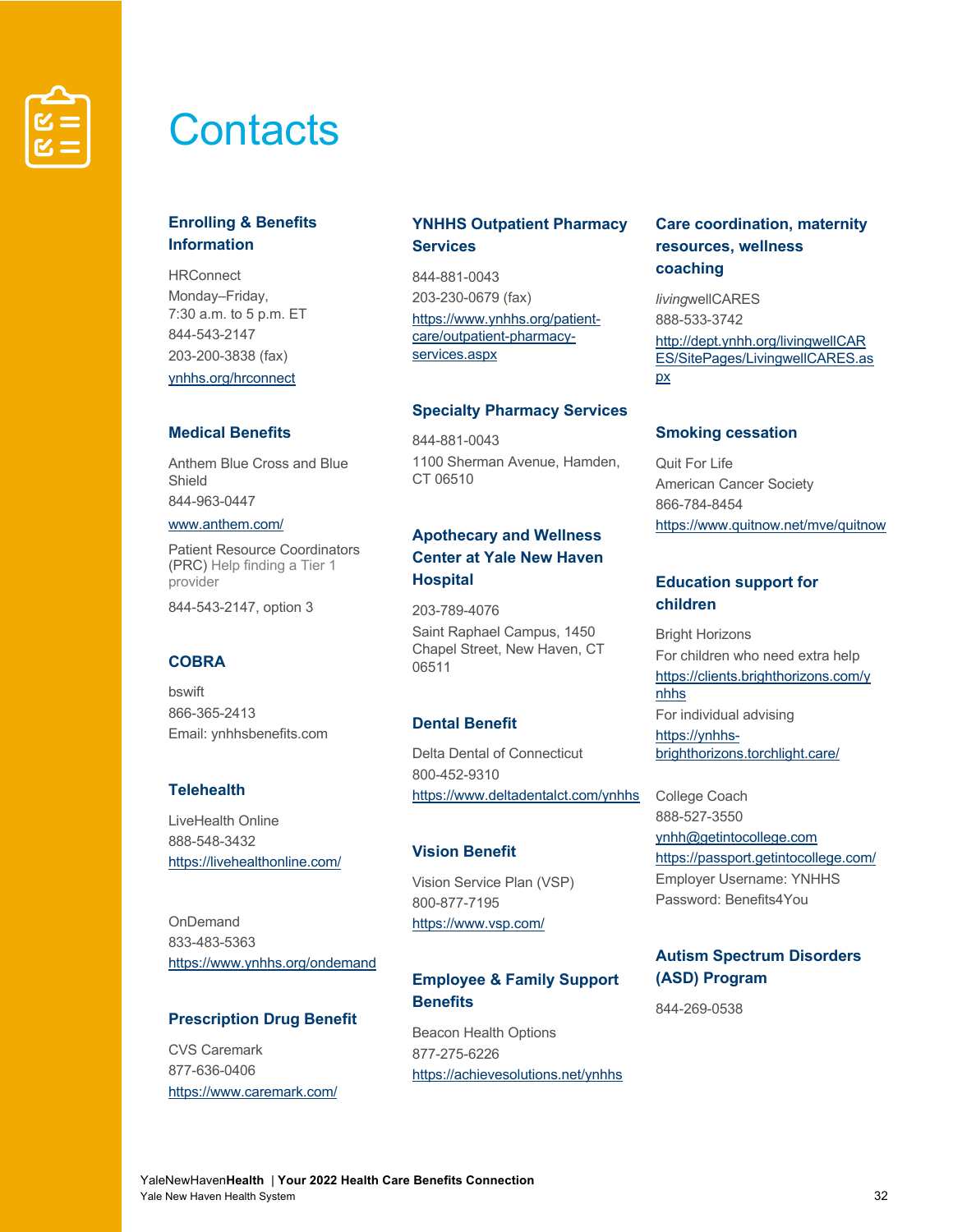

#### **Voluntary Benefits**

YNHHS Voluntary Benefits 866-874-2837 http://www.ynhhsvoluntarybenefits. com/

#### **Disability and family/medical**

**leave**

The Hartford 888-301-5615 https://www.thehartford.com/

#### **Financial Benefits**

Dependent Care FSA Health Care FSA HSA Bank 844-650-8936 www.hsabank.com

#### **Retirement 403(b)**

Fidelity 800-343-0860 https://netbenefits.com/atwork

#### **Tuition assistance**

EdAssist 844-266-1531 https://ynhhs.edassist.com/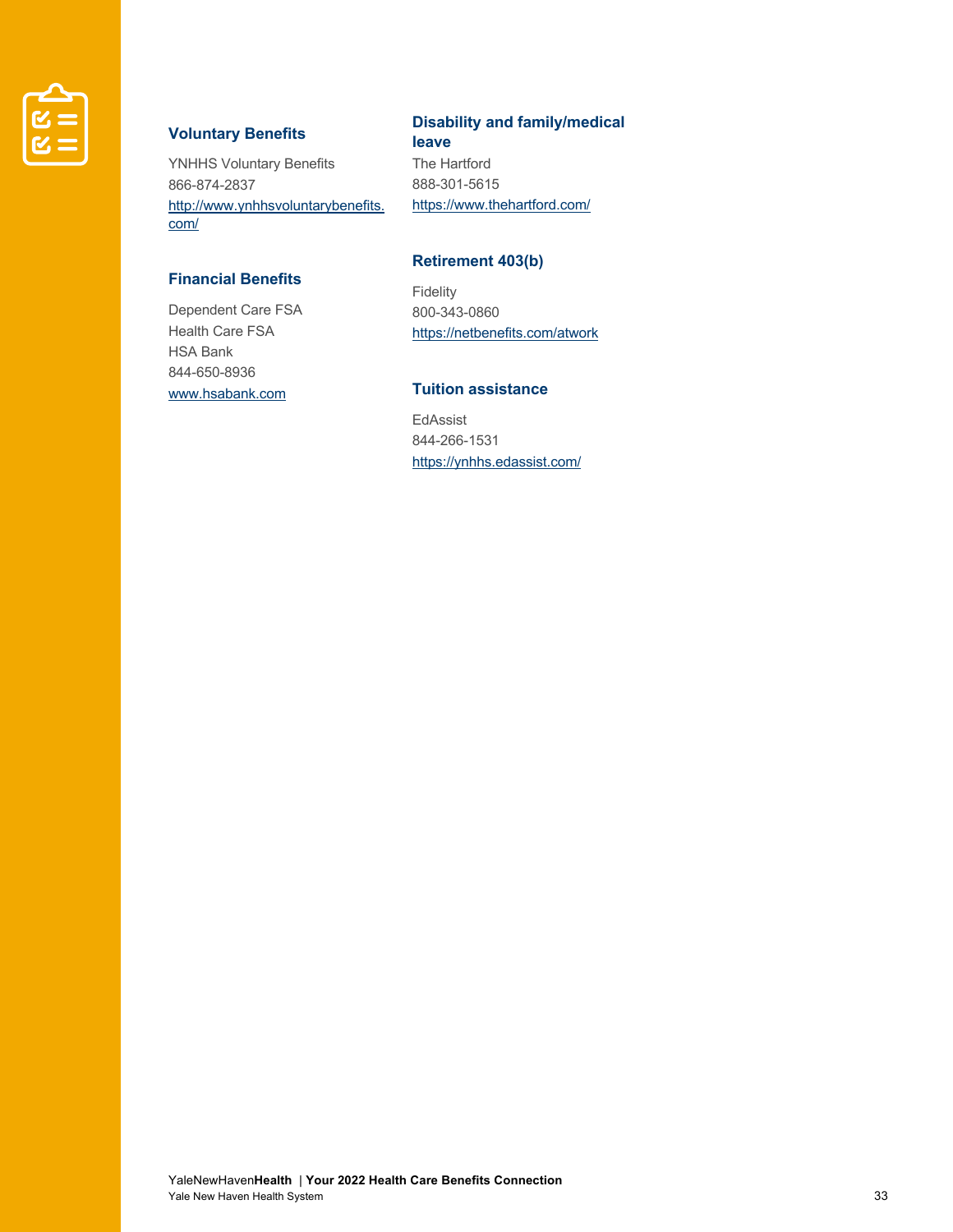

### Terms to Know

#### **Claims Administrator**

The insurance company or third party that reviews, approves, and pays benefits claims.

#### **Coinsurance**

Once you've met your annual deductible, coinsurance is the percentage of costs you'll pay out of pocket for services covered by your plan (until you meet your out-of-pocket maximum for the calendar year).

#### **Compounded Drugs**

Customized medications developed for an individual based on a doctor's prescription. Prescriptions for compounded medications will require prior authorization from CVS Caremark. They will be covered as Tier 3 medications. You can get 30-day fills at a CVS retail pharmacy; larger fills are available through the CVS Caremark Maintenance Choice program.

#### **Copay**

The fixed amount you pay for an in-network service.

#### **Deductible**

The amount you must pay for covered health services each year before the plan begins to pay its share of costs. The deductible may not apply to some services, including preventive care, in-network doctor visits, and services billed by a YNHHS facility.

Each family member covered under the plan must meet the deductible each calendar year. The deductible does not include copays, amounts exceeding the maximum allowable amount (MAA), prescription drug expenses, or expenses not covered by the plan.

Example: The individual deductible for the YNHHS Medical Plan is \$1,750. When two covered members of your family have each met their \$1,750 deductible, the \$3,500 family deductible for the year will have been met. From then on, the plan will pay its share of costs for them and any other covered family member during that calendar year.

#### **Dependent Children Over Age 26**

You can continue coverage for your fully handicapped dependent child past the child's 26th birthday only if you submit proof within 31 days of the child's 26th birthday that the child is disabled. Coverage will end in the following situations: when your child is no longer handicapped, if you do not provide proof of continued disability, if you fail to have any required exam for that child, or when dependent coverage terminates for any other reason.

#### **Diagnostic Care**

Specific care and/or procedures that help a doctor investigate symptoms or test results and make a diagnosis.

Example: You typically receive preventive care during an annual checkup. If a preventive screening yields an abnormal result, you may receive diagnostic care to determine why.

#### **Maximum Allowable Amount (MAA)**

The maximum amount that Anthem will pay for a covered service or the billed charge—whichever is lower. Applies to out-of-network services only.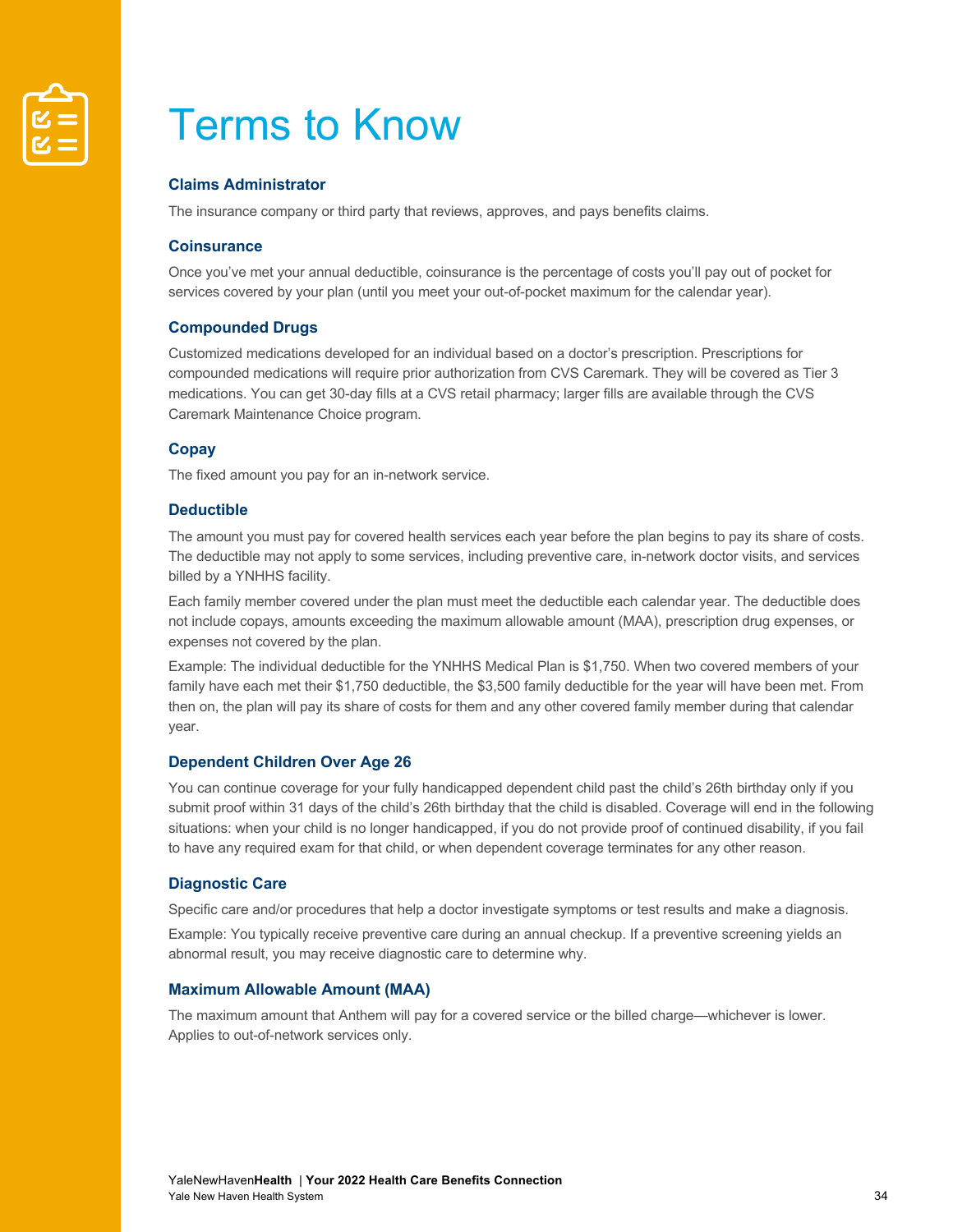

#### **In-Network Provider**

The facilities, providers, and suppliers that Anthem Blue Cross and Blue Shield has contracted with to provide health care services. The YNHHS plans have two types of in-network providers:

- 1. The Signature network includes: YNHHS facilities/hospitals, PCP's from NEMG, Community Medical Group (CMG), Yale Medicine (YM), WestMed in CT, Trinity Health of New England hospitals and affiliated physicians. Also included are specialists from YM, NEMG, CMG and Trinity Health, and those credentialed at YNHHS.
- 2. Anthem Preferred Provider Organization (PPO) includes providers and facilities in Anthem's Century Preferred network.

#### **Out-of-Network Provider**

Any provider or facility that has not contracted with Anthem Blue Cross and Blue Shield and is not part of Anthem's Century Preferred network. Anthem will pay up to the maximum allowed amount (MAA) for these services, and all claims will be subject to applicable deductibles and coinsurance.

#### **Out-of-Pocket Costs**

Any cost or fee that you pay for medical services, prescription drugs, or medical supplies. These include your annual deductible, and copays and coinsurance.

#### **Out-of-Pocket Maximum**

The most you will pay in a calendar year for medical or prescription drug expenses. Once the out-of-pocket maximum has been met, the plan pays 100% of covered expenses for the covered person or family for the remainder of the calendar year, including copays and expenses that are applied toward the annual deductible.

The out-of-pocket maximum does not include benefit reductions due to failure to receive prior authorization, covered expenses paid at 100%, expenses exceeding the maximum allowed amount (MAA), expenses not covered by the plan, or employee premium contributions.

#### **Preferred Provider Organization (PPO)**

Doctors, hospitals, and other providers who have agreed to negotiated fees with Anthem. Typically, you'll pay less than you would for services from a non-PPO provider.

#### **Preventive Care**

Screenings, annual checkups, and patient counseling to prevent illness, disease, and other health problems. Under the Affordable Care Act (ACA), all health plans must cover certain preventive health services at no cost to the patient. Some prescription drugs are also considered preventive under the ACA and are covered at 100%.

#### **Primary Care Physician**

A medical doctor who provides or coordinates health services for a patient. Primary care physicians are typically aligned with internal medicine, general or family medicine, and pediatrics practices.

#### **Prior Authorization**

A decision reached by your health plan—before services are performed or purchases are made—that a health care service, treatment plan, prescription drug, or durable medical equipment item is medically necessary. Your plan may require prior authorization for certain services, except in an emergency. Prior authorization is not a promise that your plan will cover the cost. Prior authorization for prescription drugs ensures medications are safe and being prescribed for FDA-approved uses.